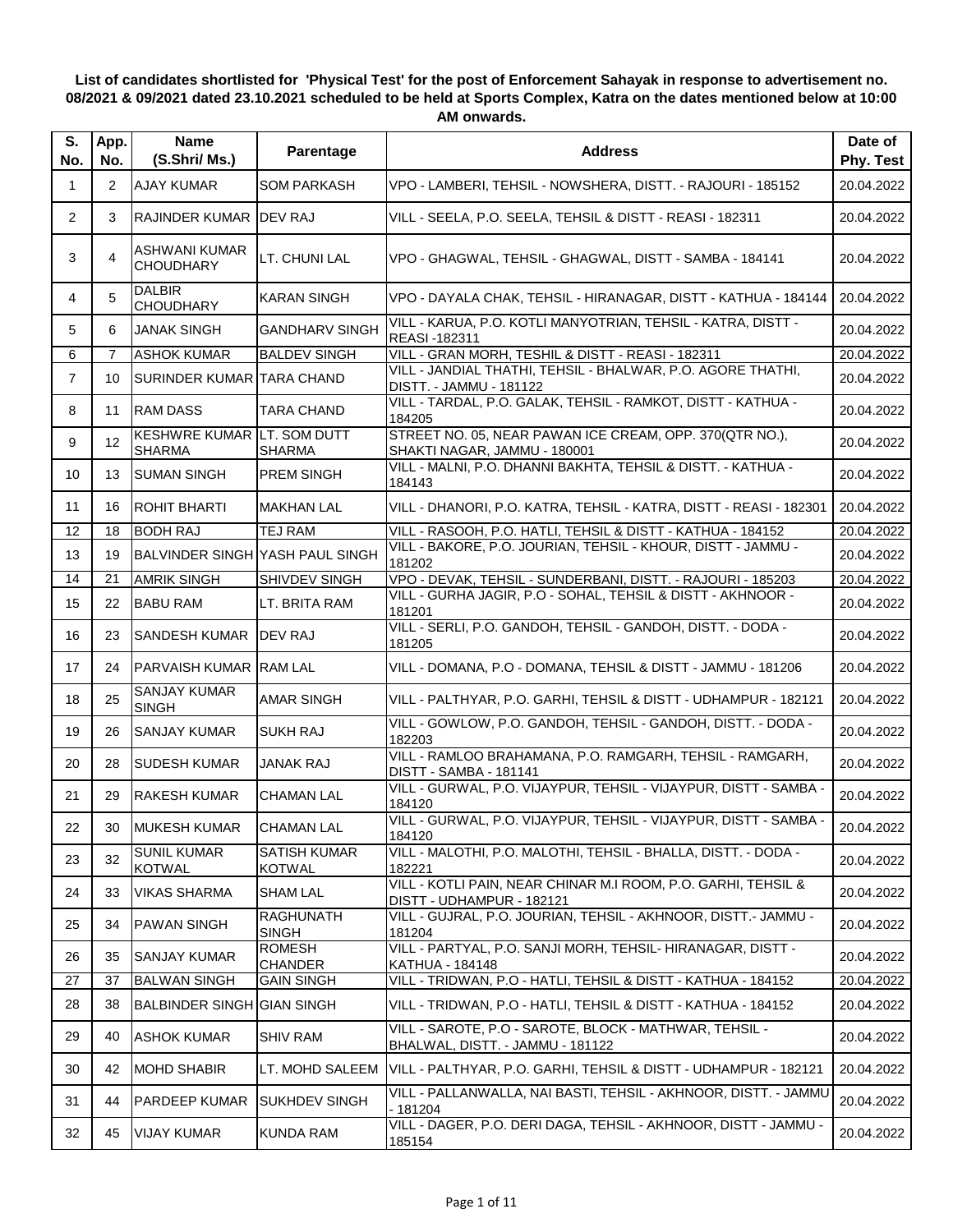| S.<br>No. | App.<br>No. | <b>Name</b><br>(S.Shri/ Ms.)           | Parentage                            | <b>Address</b>                                                                                 | Date of<br>Phy. Test |
|-----------|-------------|----------------------------------------|--------------------------------------|------------------------------------------------------------------------------------------------|----------------------|
| 33        | 46          | <b>VINOD KUMAR</b><br><b>RATHORE</b>   | <b>JAI KRISHAN</b><br><b>RATHORE</b> | VILL - KHATTAN(BAGUS), PALMAR, P.O. KUNDGWARI, TEHSIL -<br>KISHTWAR, DISTT - KISHTWAR - 182205 | 20.04.2022           |
| 34        | 48          | <b>PARBHAT KUMAR</b>                   | <b>GURDASS CHAND</b>                 | VILL - GURHA PATTAN, P.O - RANJAN, TEHSIL - BHALWAL, DISTT. -<br>JAMMU - 181122                | 20.04.2022           |
| 35        | 50          | <b>KASHMIR SINGH</b>                   | <b>BABU SINGH</b>                    | VPO - PALLANWALA, TEHSIL - AKHNOOR, DISTT. - JAMMU - 181204                                    | 20.04.2022           |
| 36        | 51          | <b>RAKESH SINGH</b>                    | <b>BALWANT SINGH</b>                 | VILL - GARKHAL, P.O. GARKHAL, TEHSIL - Akhnoor, DISTT - JAMMU -<br>181206                      | 20.04.2022           |
| 37        | 52          | <b>PAWN KUMAR</b>                      | LT. KASTURI LAL                      | VILL - N.S PURA, P.O. PARGWAL, TEHSIL - AKHNOOR, DISTT - JAMMU<br>181207                       | 20.04.2022           |
| 38        | 53          | <b>SIKANDER LAL</b>                    | <b>GURDAS LAL</b>                    | SECTOR - 02, VINAYAK NAGAR, MUTHI, P.O.MUTHI, DISTT - JAMMU -<br>181205                        | 20.04.2022           |
| 39        | 54          | <b>DILCHAIN SINGH</b>                  | <b>PARSHOTAM</b><br><b>SINGH</b>     | VPO - MARHEEN, TEHSIL - MARHEEN, DISTT - KATHUA - 184148                                       | 20.04.2022           |
| 40        | 56          | <b>AJAY KUMAR</b>                      | <b>THORU RAM</b>                     | VILL - NANDROL, P.O - REHAL, TEHSIL- BISHNAH, DISTT. - JAMMU -<br>181132                       | 20.04.2022           |
| 41        | 58          | <b>LAL SINGH</b>                       | <b>DURGA DASS</b>                    | E-130 NHPC COLONY, JYOTIPURAM, DISTT. - REASI - 182312                                         | 20.04.2022           |
| 42        | 59          | <b>RAMESH SINGH</b>                    | <b>PRITAM SINGH</b>                  | VILL - RAIPUR SAZDIAN, P.O - SAMKA, TEHSIL - R.S PURA, DISTT. -<br>JAMMU - 181102              | 20.04.2022           |
| 43        | 60          | <b>JAGDEV SINGH</b>                    | <b>KARAN SINGH</b>                   | VILL - RAIPUR SAZDIAN, P.O - SAMKA, TEHSIL - R.S PURA, DISTT. -<br>JAMMU - 181102              | 20.04.2022           |
| 44        | 61          | <b>PAWAN KUMAR</b>                     | <b>GOPAL DASS</b>                    | VILL - NAI BASTI, RAIPUR, P.O. SAMKA, TEHSIL - R.S PURA, DISTT. -<br>JAMMU - 181102            | 20.04.2022           |
| 45        | 62          | <b>SUKHDEV KUMAR</b>                   | UTTAM CHAND                          | VILL - NAI BASTI, RAIPUR, P.O. SAMKA, TEHSIL - R.S PURA, DISTT. -<br>JAMMU - 181102            | 20.04.2022           |
| 46        | 63          | <b>SANJAY KUMAR</b>                    | <b>GIAN CHAND</b>                    | VILL - LALYAL CAMP, P.O - KANACHAK, TESHIL & DISTT. - JAMMU -<br>181206                        | 20.04.2022           |
| 47        | 64          | <b>SHASHI KUMAR</b>                    | <b>BIRBAL ANGURAL</b>                | H.NO. 114, W.NO. 04, VPO - BISHNAH, TEHSIL & DISTT. - JAMMU -<br>181132                        | 20.04.2022           |
| 48        | 67          | <b>RAGHBIR SINGH</b>                   | LT. HARSANT<br><b>SINGH</b>          | VILL - RANDHWAL, P.O. & TEHSIL - GHAGWAL, DISTT - SAMBA -<br>184141                            | 20.04.2022           |
| 49        | 68          | <b>ASHWANI KUMAR</b>                   | <b>RAM LAL</b>                       | VILL - NAI BASTI, RAIPUR SAJDA, P.O. SAMKA, TEHSIL - R.S PURA,<br>DISTT. - JAMMU - 181102      | 20.04.2022           |
| 50        | 69          | YASH PAUL                              | <b>KURA RAM</b>                      | VILL - PACHEL, P.O - ARNIA, TEHSIL - ARNIA, DISTT - JAMMU - 181131                             | 20.04.2022           |
| 51        | 70          | <b>RATTAN LAL</b>                      | LT. SHIB SARAN                       | VILL - DAMANKOT, P.O. THILLO, TEHSIL - THUROO, DISTT - REASI -<br>182313                       | 20.04.2022           |
| 52        | 71          | <b>RANJIT SINGH</b>                    | LT. SHIV DASS                        | VILL - MATLOTE, P.O - ARNIA TEHSIL - THUROO, DISTT - REASI -<br>182313                         | 20.04.2022           |
| 53        | 73          | <b>ISANJAY KUMAR</b>                   | SUKH DASS                            | VILL - MAJALTA, P.O. MAJALTA, TEHSIL - MAJALTA, DISTT -<br><b>UDHAMPUR</b>                     | 20.04.2022           |
| 54        | 75          | <b>VIJAY KUMAR</b>                     | <b>HANS RAJ</b>                      | VPO - JAKHBAR, TEHSIL & DISTT. - KATHUA - 184104                                               | 20.04.2022           |
| 55        | 76          | <b>TARSEM SINGH</b><br><b>MANHAS</b>   | <b>SAWARAN SINGH</b>                 | VPO - SOHANJANA, TEHSIL - MANDAL, DISTT. - JAMMU                                               | 20.04.2022           |
| 56        | 79          | <b>GULSHAN KUMAR</b>                   | <b>RAM KRISHAN</b>                   | VPO - JANDI, TEHSIL - HIRANAGAR, DISTT - KATHUA - 184142                                       | 20.04.2022           |
| 57        | 80          | <b>SUNIL KUMAR</b>                     | <b>BISHAMBER DASS</b>                | VPO - JANDI, TEHSIL - HIRANAGAR, DISTT - KATHUA - 184142                                       | 20.04.2022           |
| 58        | 81          | <b>BALKAR SINGH</b>                    | <b>BALWANT SINGH</b>                 | VLL - HAMIRPUR KONA, P.O- PARAGWAL, TEHSIL - PARAGWAL,<br>DISTT - JAMMU - 181209               | 20.04.2022           |
| 59        | 82          | <b>KULDEEP KUMAR</b>                   | <b>JANAK RAJ</b>                     | VPO - CHADWAL MORE, TEHSIL - HIRANAGAR, DISTT - KATHUA -<br>184144                             | 20.04.2022           |
| 60        | 83          | <b>PARVEEN KUMAR</b>                   | <b>BODH RAJ</b>                      | VILL - CHAK MURAR, P.O. PALLI, TEHSIL - BISHNAH, DISTT - JAMMU -<br>181132                     | 20.04.2022           |
| 61        | 84          | <b>RAKESH KUMAR</b>                    | LT. KAKA RAM                         | VILL - PADANOO, P.O. JIB, TEHSIL - UDHAMPUR, DISTT - UDHAMPUR -<br>182121                      | 20.04.2022           |
| 62        | 85          | <b>VIKRANT SINGH</b><br><b>ANDOTRA</b> | <b>BALBIR SINGH</b>                  | VILL - NAGRI PAROLE, P.O - NAGRI PAROLE, TEHSIL & DISTT -<br><b>KATHUA - 184151</b>            | 20.04.2022           |
| 63        | 86          | <b>GOPAL DASS</b>                      | <b>TARA CHAND</b>                    | VILL - KORE KASBA, P.O - CHANDWAN, TESHIL - HIRANAGAR, DISTT -<br><b>KATHUA - 184144</b>       | 20.04.2022           |
| 64        | 87          | <b>BHUPINDER</b><br><b>KUMAR</b>       | PARSHOTAM LAL                        | VILL - ROHI MORH, P.O - GADIGARH, TEHSIL & DISTT - JAMMU -<br>181101                           | 20.04.2022           |
| 65        | 88          | <b>JOGESH SHARMA</b>                   | <b>BISHAN DASS</b>                   | VILL - KHOKHYAL, P.O - KHOKHYAL, TEHSIL - NAGARI, DISTT -<br><b>KATHUA - 184151</b>            | 20.04.2022           |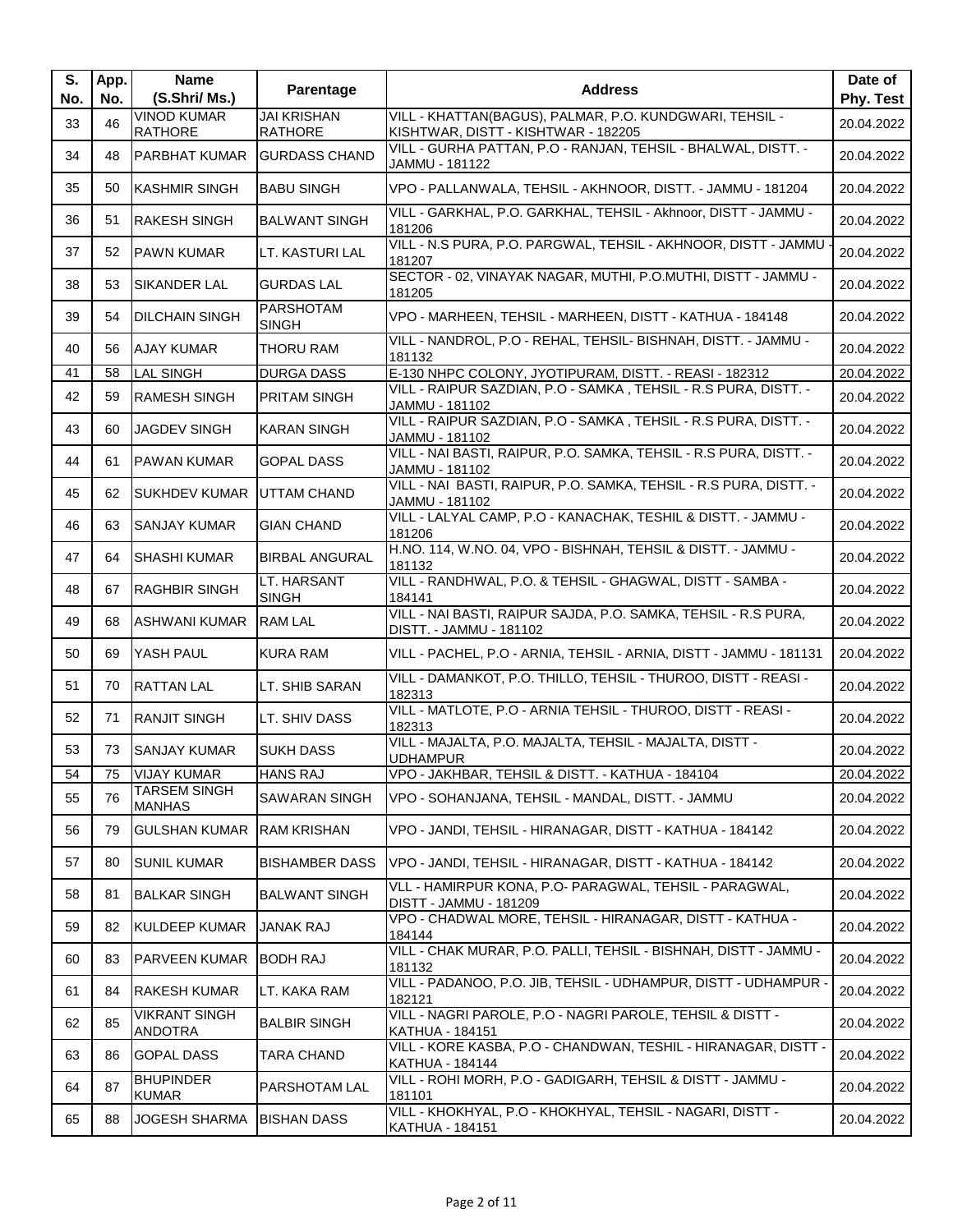| S.<br>No. | App.<br>No. | <b>Name</b><br>(S.Shri/ Ms.)           | Parentage                              | <b>Address</b>                                                                                         | Date of<br>Phy. Test |
|-----------|-------------|----------------------------------------|----------------------------------------|--------------------------------------------------------------------------------------------------------|----------------------|
| 66        | 89          | <b>BALBIR SINGH</b>                    | <b>BUDHI SINGH</b>                     | VILL - CHANI MANSAR, P.O - MANSAR, TEHSIL - MAJALTA, DISTT -<br>UDHAMPUR - 184121                      | 20.04.2022           |
| 67        | 90          | <b>ISUBASH SINGH</b>                   | <b>ANCHAL SINGH</b>                    | VILL - CHANI MANSAR, P.O - MANSAR, TEHSIL - MAJALTA, DISTT -<br><b>UDHAMPUR - 184121</b>               | 20.04.2022           |
| 68        | 96          | <b>MANJEET SINGH</b>                   | <b>RAM SINGH</b>                       | VILL - SALAL, P.O - SALAL, TEHSIL - REASI, DISTT - REASI - 182312                                      | 20.04.2022           |
| 69        | 97          |                                        | <b>RASHPAUL SINGH LT, BALDEV SINGH</b> | OMARA MORH, NEAR DATTA PUBLIC SCHOOL, TEHSIL & DISTT -<br>UDHAMPUR - 182101                            | 20.04.2022           |
| 70        | 98          | <b>PURAN KUMAR</b>                     | <b>OM PARKASH</b>                      | W.NO. 18, H.NO. 0827, VILL - JAKHANI, TEHSIL & DISTT - UDHAMPUR -<br>182142                            | 20.04.2022           |
| 71        | 101         | <b>KESSER SINGH</b>                    | <b>SOBAY RAM</b>                       | VPO - DHANOUR, TEHSIL - ARNAS, DISTT - REASI - 182313                                                  | 20.04.2022           |
| 72        |             | 103 KARAN SINGH                        | LAL CHAND                              | VILL - KOOL KALAN, P.O. ARNIA, TEHSIL - ARNIA, DISTT - JAMMU -<br>181131                               | 20.04.2022           |
| 73        |             | 104 AJAY KUMAR                         | <b>OM PARKASH</b>                      | VILL - DAGAR, P.O. GARHI, TEHSIL & DISTT - UDHAMPUR - 182121                                           | 20.04.2022           |
| 74        |             | 105 SANJEEV KUMAR                      | <b>SHAMSHER SINGH</b>                  | VILL - CAMP KOTLA, P.O - ARNIA, TEHSIL - ARNIA, DISTT - JAMMU -<br>181131                              | 20.04.2022           |
| 75        |             | 106 PARDEEP KUMAR                      | <b>MADAN GOPAL</b>                     | VILL - CAMP TREVA GORIAN CHAK, TEHSIL - ARNIA, P.O. ARNIA,<br>DISTT - JAMMU -181131                    | 20.04.2022           |
| 76        | 107         | <b>SUSHIL SINGH</b><br><b>CHIB</b>     | <b>SURINDER SINGH</b>                  | VILL - MANCHAK, P.O - JOURIAN, TEHSIL - JOURIAN, DISTT - JAMMU -<br>181202                             | 20.04.2022           |
| 77        | 108         | JOGINDER KUMAR DHARAM PAUL             |                                        | VILL - PEKHRI, P.O - RAJINDER PURA, TEHSIL - VIJAYPUR, DISTT -<br>SAMBA - 181143                       | 20.04.2022           |
| 78        | 109         | <b>ANIL KUMAR</b>                      | <b>BODH RAJ</b>                        | VILL - GUPWAL, P.O - VIJAYPUR, TEHSIL - VIJAYPUR, DISTT - SAMBA<br>184120                              | 20.04.2022           |
| 79        | 110         | <b>SATISH KUMAR</b>                    | <b>KARAN SINGH</b>                     | VILL - CHHANI TANA, TEHSIL & P.O - PARGWAL, DISTT - JAMMU -<br>181207                                  | 20.04.2022           |
| 80        |             | 116 MOHIT SHARMA                       | <b>MADAN LAL</b><br><b>SHARMA</b>      | VILL - ARNAS, TEHSIL - ARNAS, DISTT - REASI - 182313                                                   | 20.04.2022           |
| 81        |             | 118 RAVI KUMAR                         | YASH PAUL<br><b>SHARMA</b>             | H.NO. 66, W.NO. 08, TEHSIL - R.S PURA, DISTT - JAMMU - 181102                                          | 20.04.2022           |
| 82        | 119         | <b>SUBASH</b><br><b>CHANDAR</b>        | <b>BACHAN LAL</b>                      | VILL - GHRANI, P.O - CHAKROHI, TEHSIL - SUCHETGARH, DISTT -<br>JAMMU - 181102                          | 20.04.2022           |
| 83        | 120         | <b>PARVINDER</b><br><b>SINGH</b>       | <b>HANS RAJ</b>                        | W.NO. 12, VPO - VIJAYPUR, TEHSIL - VIJAYPUR, DISTT - SAMBA -<br>184120                                 | 20.04.2022           |
| 84        | 121         | <b>GHARA</b><br><b>CHOUDHARY</b>       | LT. KRISHAN LAL                        | VILL - NANDPUR CAMP, P.O. NANDPUR CAMP, TEHSIL - RAMGARH,<br><b>DISTT - SAMBA - 181141</b>             | 20.04.2022           |
| 85        | 122         | <b>SUMSHEEL</b><br><b>CHOUDHARY</b>    | <b>AJIT SINGH</b>                      | VILL - JANGER CHOUDHARY COLONY, NEAR CHENAB COLLEGE, P.O.<br>GANGYAL, TEHSIL & DISTT. - JAMMU - 180010 | 20.04.2022           |
| 86        |             | 123 JAGDEV KUMAR                       | <b>BISHWA NATH</b>                     | VILL - BATTAL BALLIAN(BRADIAN), P.O - BATTAL BALLIAN, TEHSIL &<br>DISTT- UDHAMPUR - 182101             | 20.04.2022           |
| 87        |             | 124 DALEEP KUMAR                       | <b>SANT RAM</b>                        | VPO - PRAT, TEHSIL - SUNDERBANI, DISTT. - RAJOURI - 185152                                             | 20.04.2022           |
| 88        | 125         | <b>DALER SINGH</b><br><b>BAJWA</b>     | <b>JOGINDER SINGH</b>                  | H.NO. 10, SHIV KUTIR, RAJPUR KOULAR, RATNUCHAK, P.O - BARI<br>BRAHMANA, DISTT - SAMBA - 181132         | 20.04.2022           |
| 89        |             | 126 SHAKTI SHARMA                      | <b>SHIV KUMAR</b>                      | VILL - KALYANPUR, P.O - KANA CHACK, TEHSIL - MARH, DISTT -<br>JAMMU - 181206                           | 20.04.2022           |
| 90        | 128         | <b>RAKESH</b><br><b>PATHANIA</b>       | JAIMAL PATHANIA                        | VILL - RIT(LOWER), P.O - RIT(LOWER), TEHSIL - NURPUR, DISTT-<br>KANGRA(HP)- 176201                     | 20.04.2022           |
| 91        | 129         | <b>SOHAN KUMAR</b>                     | <b>HARBANSH LAL</b>                    | VPO - BISHNAH, TEHSIL - BISHNAH, DISTT - JAMMU - 181132                                                | 20.04.2022           |
| 92        |             | 130 MUKESH KUMAR                       | <b>MAMTA RANI</b>                      | VILL - DABBER POTHA, P.O - DABBER, TEHSIL - NOWSHERA, DISTT -<br><b>RAJOURI - 185152</b>               | 20.04.2022           |
| 93        |             | 134 DILABAR SINGH                      | <b>PARBHAT SINGH</b>                   | VILL - MAPWAL, P.O - MAWA, TEHSIL - RAJPURA, DISTT - SAMBA -<br>184121                                 | 20.04.2022           |
| 94        |             | 135 VIJAY KUMAR                        | OMKAR NATH                             | VILL - BANDHORE, P.O - SANJIMORE, TEHSIL - HIRANAGAR, DISTT -<br>KATHUA - 184148                       | 20.04.2022           |
| 95        | 136         | <b>DEEPAK SINGH</b><br><b>JASROTIA</b> | JOGINDER SINGH                         | VILL - BHANU CHACK, P.O - DAYALA CHACK, TEHSIL - HIRANAGAR,<br>DISTT - KATHUA - 184144                 | 20.04.2022           |
| 96        | 138         | <b>VINOD KUMAR</b><br><b>SHARMA</b>    | LT. SATPAL                             | VILL - PATTI, P.O - RAHYA, TEHSIL - BARI BRAHMANA, DISTT - SAMBA<br>181143                             | 20.04.2022           |
| 97        | 139         | <b>DARMINDER</b><br><b>THRATHA</b>     | LT. RAM LAL                            | VILL - CHACK LALA, P.O. KANHAL, TEHSIL - BISHNAH, DISTT - JAMMU<br>181132                              | 20.04.2022           |
| 98        | 140         | <b>JOGINDER SINGH</b>                  | <b>SIMAR SINGH</b>                     | VILL - SESHWAN, TEHSIL - MARHEEN, DISTT - KATHUA - 184144                                              | 20.04.2022           |
| 99        |             | 142 AMIT GUPTA                         | <b>VIJAY KUMAR</b>                     | H.NO. 136, W.NO. 07, SHAKTI NAGAR, DHAR ROAD, UDHAMPUR -<br>182101                                     | 20.04.2022           |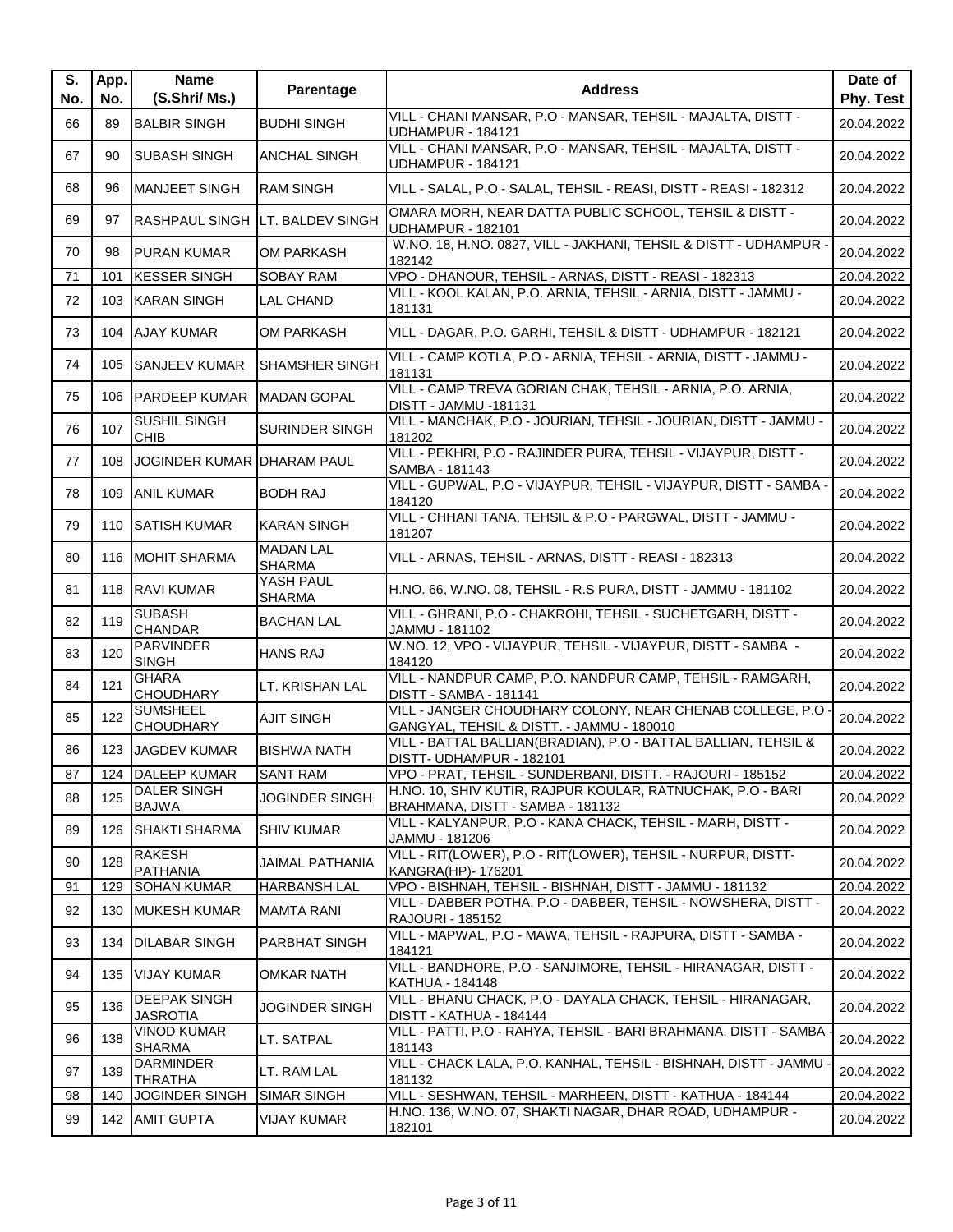| S.<br>No. | App.<br>No. | <b>Name</b><br>(S.Shri/ Ms.)           | Parentage                               | <b>Address</b>                                                                            | Date of<br>Phy. Test |
|-----------|-------------|----------------------------------------|-----------------------------------------|-------------------------------------------------------------------------------------------|----------------------|
| 100       |             | 143 ARUN KANGOTRA                      | <b>CHHAJU RAM</b>                       | VILL - PATLI, P.O - TARORE, TEHSIL - BARI BRAHAMANA, DISTT -<br>SAMBA - 181133            | 20.04.2022           |
| 101       |             | 144 KULDEEP RAJ                        | <b>SURAJ PARKASH</b>                    | W.NO. 01, UPPER TALWARA, TALWARA, DISTT - REASI - 182311                                  | 20.04.2022           |
| 102       | 145         | VARINDER KUMAR SEWA RAM                |                                         | VILL - SALLAN, P.O - DAYALA CHACK, TEHSIL - HIRANAGAR, DISTT -<br>KATHUA - 184144         | 20.04.2022           |
| 103       |             | 146 RAJ KUMAR                          | <b>CHAMAN LAL</b>                       | NEAR BURE DI KOTHEY, TEHSIL - R.S PURA, DISTT - JAMMU - 181103                            | 20.04.2022           |
| 104       |             | 147 ARJUN SINGH                        | MOHINDER SINGH                          | VILL - KANGI, P.O - FLORA, TEHSIL - SUCHETGARH, DISTT - JAMMU -<br>181102                 | 20.04.2022           |
| 105       |             | 148 ARUN VERMA                         | <b>KULDEEP RAJ</b><br><b>VERMA</b>      | VPO - JAKH, TEHSIL - VIJAYPUR, DISTT - SAMBA - 181143                                     | 20.04.2022           |
| 106       |             | 149 KULDIP RAJ                         | <b>GHANI SHAM</b>                       | VILL - GOSHAN, P.O - GHARATTAL, TEHSIL - AKHNOOR, DISTT -<br>JAMMU - 181201               | 20.04.2022           |
| 107       |             | 150 RAJU KUMAR                         | <b>BEHARI LAL</b>                       | VILL - NANOWALI, P.O - CHAKROHI, TEHSIL - R.S PURA, DISTT -<br>JAMMU - 181113             | 20.04.2022           |
| 108       | 151         | <b>RAKESH SINGH</b>                    | <b>UTTAM SINGH</b>                      | W.NO. 17, DURGA NAGAR, NEAR FISH POND, P.O CHANGRAN,<br>TEHSIL & DISTT - KATHUA - 184141  | 20.04.2022           |
| 109       |             | 152 RAHUL KANT                         | <b>OM PARKASH</b>                       | VILL - KHARANGAL, TEHSIL - GANDOH, P.O - GANDOH, DISTT - DODA -<br>182203                 | 20.04.2022           |
| 110       |             | 153 JAGDISH RAJ                        | <b>CHAJJU RAM</b>                       | VILL - CHAK MURAR, P.O. PALLI, TEHSIL - BISHNAH, DISTT - JAMMU -<br>181132                | 20.04.2022           |
| 111       | 154         | <b>RAKESH KUMAR</b>                    | <b>DEV RAJ</b>                          | VPO - JANGLOTE, TEHSIL & DISTT - KATHUA - 184104                                          | 20.04.2022           |
| 112       | 155         | <b>DEVI DITTA</b>                      | LT. JAGAR MAL                           | VPO - ALLAH, TEHSIL - BISHNAH, DISTT - JAMMU - 181131                                     | 20.04.2022           |
| 113       |             | 156 RAJESH KUMAR                       | <b>TARSEM CHAND</b>                     | VILL - CHAK KEEMA, P.O - ARNIA, TEHSIL - ARNIA, DISTT - JAMMU -<br>181131                 | 20.04.2022           |
| 114       |             | 157 ROSHAN SHARMA DES RAJ SHARMA       |                                         | VILL - CHAK RIJU, P.O - GOVINDSAR, TEHSIL & DISTT - KATHUA -<br>184102                    | 20.04.2022           |
| 115       |             | 158 SATPAL                             | <b>BEHARI LAL</b>                       | VILL - MULLO CHAK, P.O - ARNIA, TEHSIL - R.S PURA, DISTT - JAMMU<br>181131                | 20.04.2022           |
| 116       |             | 159 MADAN LAL                          | THURU RAM                               | VILL - ARNOHA, P.O - KATLI, TEHSIL - DINGA AMB, DISTT - KATHUA -<br>184144                | 20.04.2022           |
| 117       |             | 160 AJAY KUMAR                         | <b>DWARKA NATH</b>                      | VILL - NAI BASTI, P.O - GAJANSOO, TEHSIL - MARH, DISTT - JAMMU -<br>181206                | 20.04.2022           |
| 118       | 161         | <b>PUSHPINDER</b><br><b>SINGH</b>      | <b>NATHA SINGH</b>                      | VILL - PATTI, P.O - RAHYA, TEHSIL - BARI BRAHMANA, DISTT - SAMBA<br>181143                | 20.04.2022           |
| 119       | 162         | <b>SOHAN LAL</b><br><b>KHAJURIA</b>    | <b>TIRATH RAM</b>                       | VILL - JANDORE, P.O - BARWAL, TEHSIL & DISTT - KATHUA - 184143                            | 20.04.2022           |
| 120       | 163         | <b>SUNIL KUMAR</b><br><b>CHOUDHARY</b> | <b>JANKAR SINGH</b><br><b>CHOUDHARY</b> | VILL - RAKH AMB TALI, P.O - KALIBARI, TEHSIL - SAMBA, DISTT -<br>SAMBA - 184121           | 20.04.2022           |
| 121       | 164         | <b>DALEEP SINGH</b>                    | <b>SANSAR SINGH</b>                     | VILL - BEIN, P.O - GORAN, TEHSIL & DISTT - SAMBA - 184121                                 | 20.04.2022           |
| 122       |             | 165 DEVINDER SINGH PURAN CHAND         |                                         | VILL - KHERI, P.O - DINGA AMB, TEHSIL - DINGA AMB, DISTT - KATHUA<br>- 184146             | 20.04.2022           |
| 123       |             | 169 PARVEEN SINGH                      | <b>BACHAN SINGH</b>                     | VILL - BANN, P.O - BATHERA, TEHSIL - BHALWAL, DISTT - JAMMU -<br>181206                   | 20.04.2022           |
| 124       |             | 170 FATEH SINGH                        | <b>HARDEV SINGH</b>                     | VILL - MAROLI(GOVINDSAR), P.O - MEHTABPR, TEHSIL & DISTT -<br>KATHUA - 184102             | 20.04.2022           |
| 125       | 171         | <b>JOGINDER SINGH</b>                  | <b>BACHAN SINGH</b>                     | VILL - NEW BASTI, DHYARAN, TEHSIL & DISTT - JAMMU - 181206                                | 20.04.2022           |
| 126       |             | 172 RAJ SINGH                          | <b>BACHAN SINGH</b>                     | VILL - KANTOWALA, P.O - KANGRAIL, TEHSIL & DISTT - JAMMU -<br>181206                      | 20.04.2022           |
| 127       | 174         | <b>SANJEEV KUMAR</b>                   | <b>DEV RAJ</b>                          | VILL - PANJGRAIN, P.O - GHAMBIR BRAHMANA, TEHSIL - MANJAKOTE,<br>DISTT - RAJOURI - 185131 | 20.04.2022           |
| 128       |             | 176   SURINDER KUMAR SOM DUTT          |                                         | VILL - BHATYARI, P.O - DAYALACHAK, TEHSIL - HIRANAGAR, DISTT -<br>KATHUA- 184144          | 20.04.2022           |
| 129       | 177         | <b>RAKESH KUMAR</b>                    | <b>MOHINDER LAL</b>                     | VILL - SATAH, P.O - NAI KALI, TEHSIL - SAMBA, DISTT - SAMBA -<br>184143                   | 20.04.2022           |
| 130       |             | 178 RAKESH SINGH                       | SAGAR SINGH                             | VILL - KARD, P.O - SUMB, TEHSIL - SUMB, DISTT - SAMBA - 184121                            | 20.04.2022           |
| 131       | 179         | <b>MANOHAR SINGH</b>                   | <b>KARNAIL SINGH</b>                    | VILL - DHER GHAR, P.O - NAI KALI, TEHSIL - SAMBA, DISTT - SAMBA -<br>184121               | 20.04.2022           |
| 132       | 180         | SATPAUL                                | <b>MULKH RAJ</b>                        | VILL - PURANI KALI, P.O - NAI KALI, TEHSIL & DISTT - SAMBA - 184121                       | 20.04.2022           |
| 133       | 181         | <b>BUSHAN KUMAR</b>                    | <b>HARBANS LAL</b><br><b>KOTWAL</b>     | VILL - RAJPURA, P.O - RAJPURA, TEHSIL RAJPURA, DISTT - SAMBA -<br>184145                  | 20.04.2022           |
| 134       |             | 182 ASHWANI KUMAR                      | <b>MOHAN LAL</b>                        | SIDCO CHOWK, BARI BRAHMANA, NEAR POST OFFICE, DISTT -<br>SAMBA - 181141                   | 20.04.2022           |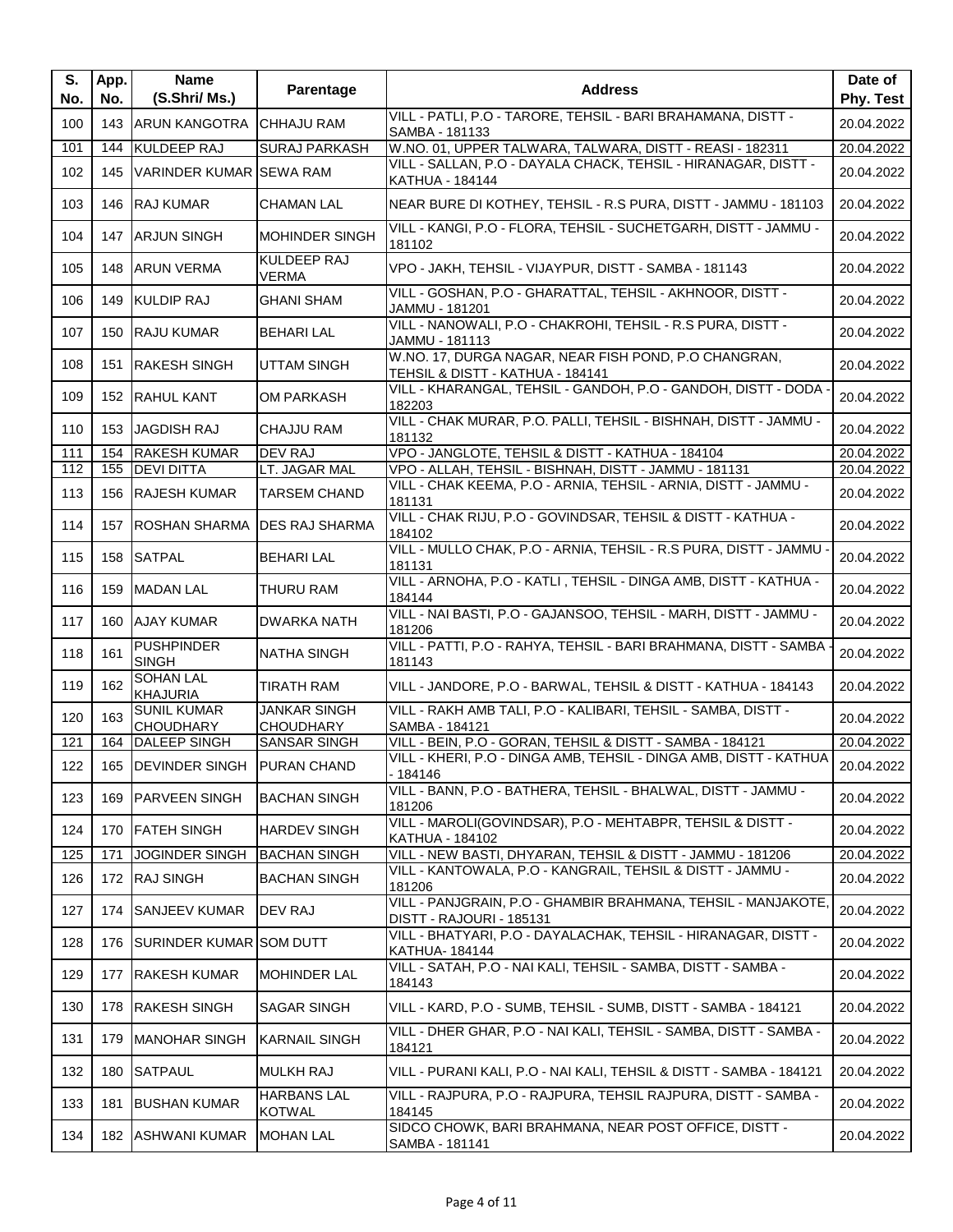| S.<br>No.  | App.<br>No. | Name<br>(S.Shri/ Ms.)                | Parentage                                 | <b>Address</b>                                                                                               | Date of<br>Phy. Test     |
|------------|-------------|--------------------------------------|-------------------------------------------|--------------------------------------------------------------------------------------------------------------|--------------------------|
| 135        |             | 183 PAWAN KUMAR                      | <b>DEWAN CHAND</b>                        | VILL - BAGGA JANA, P.O - R.S PURA, TEHSIL - R.S PURA, DISTT -<br>JAMMU - 181102                              | 20.04.2022               |
| 136        |             | 184 SHAM LAL                         | <b>GIRDHARI LAL</b>                       | VPO - RATTIAN, TEHSIL - R.S PURA, DISTT - JAMMU - 181101                                                     | 20.04.2022               |
| 137        | 185         | JASVINDER SINGH MULKH RAJ            |                                           | VILL - FATEHPUR SALARIAN CAMP, P.O - SHAMKA, TEHSIL - R.S.<br>PURA, DISTT - JAMMU - 181102                   | 20.04.2022               |
| 138        |             | 186 YASH PAUL                        | <b>INDER LAL</b>                          | VILL - LAYIAN, P.O - CHANDU CHAK, TEHSIL - R.S PURA, DISTT -<br>JAMMU - 181101                               | 20.04.2022               |
| 139        | 187         | <b>ARUN PADHA</b>                    | PARSHOTAM LAL                             | W.NO. 18, PARTAP NAGAR, TEHSIL & DISTT - KATHUA - 184101                                                     | 20.04.2022               |
| 140        | 188         | <b>RAKESH KUMAR</b><br><b>SHARMA</b> | <b>SANSAR CHAND</b>                       | W.NO. 09, MAHADEV, NEAR SHIV MANDIR, TEHSIL & DISTT - REASI -<br>182311                                      | 20.04.2022               |
| 141        |             | 189 SANJEEV KUMAR                    | <b>CHUNI LAL</b>                          | VILL - BAL SHAMA, P.O. - BAKHER, TEHSIL - SUNDERBANI, DISTT -<br>RAJOURI - 185152                            | 20.04.2022               |
| 142        |             | 191 JASVINDER SINGH DALIP SINGH      |                                           | VILL - THANDAPANI, P.O - THANDAPANI, TEHSIL - SUNDERBANI,<br>DISTT - RAJOURI - 185152                        | 20.04.2022               |
| 143        |             | 192 RAVINDER KUMAR                   | <b>KRISHAN LAL</b><br><b>SHARMA</b>       | VILL - BHELLA, P.O - BHELLA, TEHSIL & DISTT - DODA - 182201                                                  | 20.04.2022               |
| 144        |             | 193 ANIL KUMAR                       | <b>BASANT SINGH</b>                       | VILL - SHAMTHI(ALSI), P.O - BATOTE, DISTT - DODA - 182143                                                    | 20.04.2022               |
| 145        |             | 196 SURJIT SINGH                     | <b>ONKAR SINGH</b>                        | H.NO. 29/C, LANE NO. 4, SHIV NAGAR, P.O - SHAKTI NAGAR, TEHSIL<br>& DISTT - JAMMU - 180001                   | 20.04.2022               |
| 146        |             | 197 MADAN LAL                        | <b>ROMAL SINGH</b>                        | VILL - DABUJ-SHAHZADA, P.O - JAKH, TESHIL - RAMGARH, DISTT -<br>SAMBA - 184120                               | 20.04.2022               |
| 147        | 198         | DAVINDER SINGH                       | VED PARKASH                               | VILL - NONIAL, P.O - NOWSHERA, TEHSIL - NOWSHERA, DISTT -<br><b>RAJOURI - 185152</b>                         | 20.04.2022               |
| 148        | 199         | <b>NARESH SINGH</b>                  | <b>SURAM SINGH</b>                        | VILL - SANGRAMPUR, P.O - BOMAL, TEHSIL - AKHNOOR, DISTT -<br>JAMMU - 181201                                  | 20.04.2022               |
| 149        | 200         | <b>MANOHAR LAL</b>                   | <b>NASIB CHAND</b>                        | VILL - CHHANI JASSU, P.O - REHAIN, TEHSIL & DISTT - SAMBA -<br>184121                                        | 20.04.2022               |
| 150        | 201         | <b>SOHAN SINGH</b>                   | <b>INDER SINGH</b>                        | VILL - KHERI, P.O - DINGA AMB, TEHSIL - DINGA AMB, DISTT - KATHUA<br>$-184146$                               | 20.04.2022               |
| 151        |             | 202 RAGHVIR SINGH                    | <b>BALDEV SINGH</b>                       | VILL - NAKKI, P.O - SUNDLA, TEHSIL - MAJALTA, DISTT - UDHAMPUR -<br>184205                                   | 20.04.2022               |
| 152        |             | 203 SAT PAUL                         | <b>PREM CHAND</b>                         | VILL - DEOT(RAIPUR), P.O - THIAL, TEHSIL - MAJALTA, DISTT -<br>UDHAMPUR - 184205                             | 20.04.2022               |
| 153        |             | 204   VEVEK BHARTI                   | <b>KARTAR CHAND</b>                       | VILL - MAIRA, P.O - JOURIAN, TEHSIL - JOURIAN, DISTT - JAMMU -<br>181202                                     | 20.04.2022               |
| 154        |             | 205 RAVI KUMAR                       | <b>DHARAM CHAND</b>                       | VILL - CHANI MANSAR, P.O - MANSAR, TEHSIL - MAJALTA, DISTT -<br><b>UDHAMPUR - 184121</b>                     | 20.04.2022               |
| 155        |             | 206 RAKESH KUMAR                     | LT. RAM DITTA                             | VILL - CHANI MANSAR, P.O - MANSAR, TEHSIL - MAJALTA, DISTT -<br><b>UDHAMPUR - 184121</b>                     | 20.04.2022               |
| 156        |             | 207 AJAY KUMAR                       | <b>BACHAN LAL</b>                         | VILL - MAKHANPUR CHARKAN, P.O - DEOLI, TESHIL - BISHNAH, DISTT<br>JAMMU - 181132                             | 20.04.2022               |
| 157        |             | 208 BANSI LAL                        | <b>PARKASH CHAND</b>                      | VILL - KATHAR, P.O - PINDI CHARKA KALAN, TESHIL - PINDI CHARKA<br>KALAN, DISTT - 181131                      | 20.04.2022               |
| 158        | 209         | YASH PAUL                            | <b>CHET RAM</b>                           | VPO - DHAMAL, TEHSIL - MARHEEN, DISTT - KATHUA -184144                                                       | 20.04.2022               |
| 159        | 210         | <b>RAM PARSHAD</b><br><b>SINGH</b>   | <b>BALBIR SINGH</b>                       | VPO - GURHA SLATHIA, MOHALLA BAGH, TESHIL & DISTT - SAMBA -<br>181143                                        | 20.04.2022               |
| 160        | 211         | <b>PANKAJ SALARIA</b>                | RACHHPAL SINGH<br><b>SALARIA</b>          | W.NO. 19, SHIVA PUBLIC SCHOOL, KATHUA - 184142                                                               | 20.04.2022               |
| 161<br>162 |             | 212 NAGAR MAL<br>215 SURJEET SINGH   | <b>RAMESH LAL</b><br><b>KRISHAN SINGH</b> | VILL - DIANI, TEHSIL - SAMBA, DISTT - SAMBA -184102<br>VILL - SEER, P.O - JAGANOO, TEHSIL & DISTT - UDHAMPUR | 20.04.2022<br>20.04.2022 |
| 163        |             | 216 MANGU RAM                        | <b>HARI RAM</b>                           | VILL - NAKKI, P.O - SUNDLA, TEHSIL - MAJALTA, DISTT - UDHAMPUR -<br>184205                                   | 20.04.2022               |
| 164        |             | 217 RAJINDER KUMAR LT. GIAN CHAND    |                                           | VILL - HADO MALWARA, P.O - RAH SALYOTE, TESHIL - AKHNOOR,<br>DISTT - JAMMU - 185153                          | 20.04.2022               |
| 165        |             | 218 PAWAN KUMAR                      | <b>BADRI NATH</b>                         | VILL - AMUWALA, P.O - RAMKOTE, TEHSIL - BILLAWAR, DISTT -<br>KATHUA - 184205                                 | 20.04.2022               |
| 166        | 219         | JYOTI SHARMA                         | <b>ATMA RAM</b>                           | VPO - SABAR, TEHSIL - MAHANPUR, DISTT - KATHUA - 184202                                                      | 20.04.2022               |
| 167        | 220         | <b>DEEP KUMAR</b>                    | SITA RAM                                  | VILL - MAWA KARORA, P.O - AKHNOOR, TEHSIL - AKHNOOR, DISTT -<br>JAMMU - 181201                               | 20.04.2022               |
| 168        | 221         | <b>DALJEET SINGH</b>                 | <b>SHIV RAM</b>                           | VPO - SAI KALAN(MOIAL), TEHSIL - SUCHETGARH, DISTT. - JAMMU -<br>181131                                      | 20.04.2022               |
| 169        | 222         | <b>TILAK RAJ</b>                     | <b>PREM NATH</b>                          | VILL - CHAK MALAL, P.O - KHOUR, TEHSIL - AKHNOOR, DISTT -<br>JAMMU - 181203                                  | 20.04.2022               |
| 170        | 223         | <b>DEEPAK SHARMA</b>                 | <b>DEV RAJ</b>                            | VILL - KHADERGAL, P.O - TARORE, TEHSIL - BARI BRAHMANA, DISTT -<br>SAMBA -184102                             | 20.04.2022               |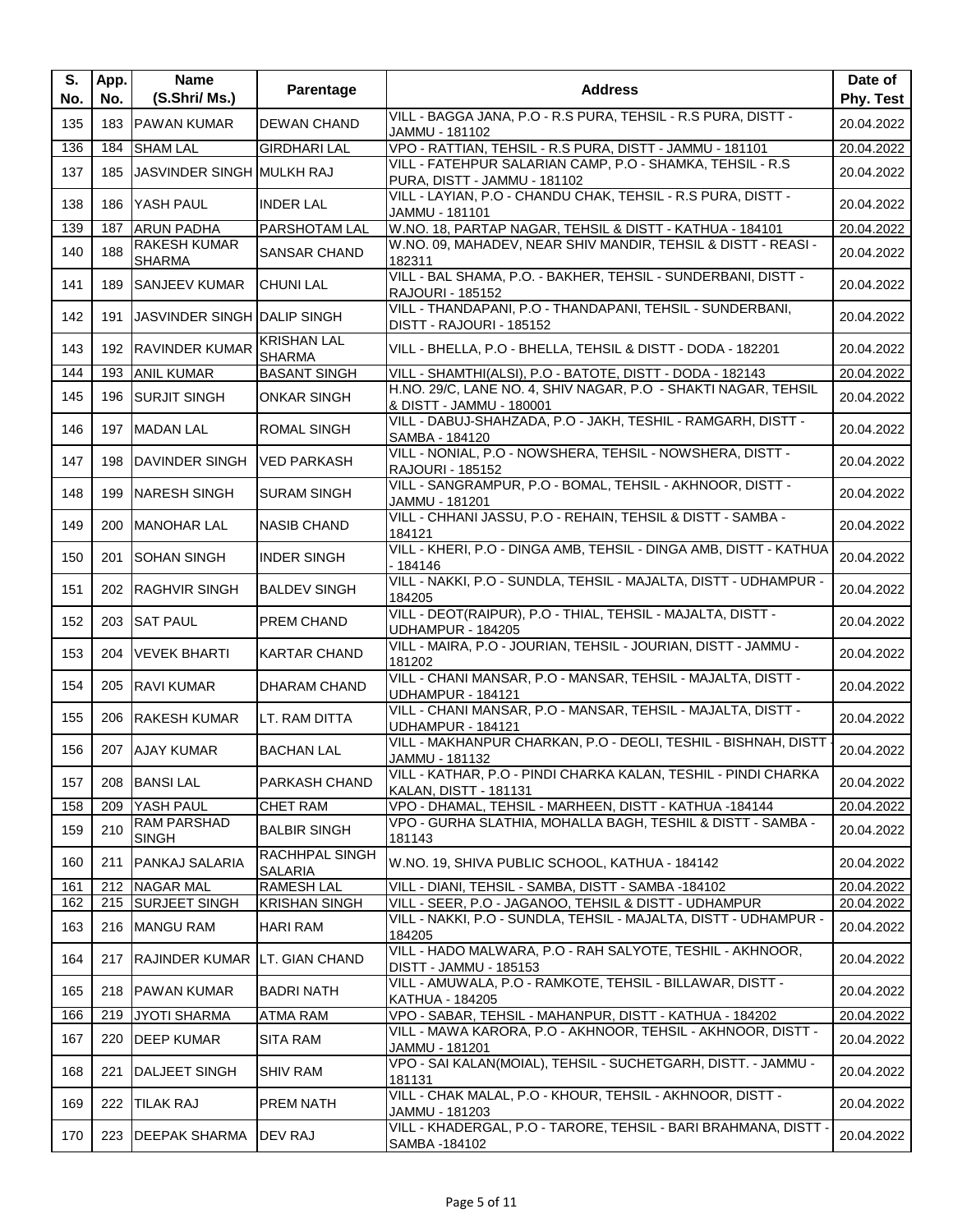| S.<br>No. | App.<br>No. | <b>Name</b><br>(S.Shri/Ms.)          | Parentage                    | <b>Address</b>                                                                                                   | Date of<br>Phy. Test |
|-----------|-------------|--------------------------------------|------------------------------|------------------------------------------------------------------------------------------------------------------|----------------------|
| 171       | 225         | <b>ISUNIL KUMAR</b>                  | <b>KRISHAN CHAND</b>         | VILL - KAH, P.O - NAGROTA GUJROO, TEHSIL - RAMKOT, DISTT -<br><b>KATHUA - 184205</b>                             | 20.04.2022           |
| 172       |             | 235 ASHWANI KUMAR                    | <b>OM PARKASH</b>            | VILL - MALAIR, P.O - KHERAL, TEHSIL - POUNI, DISTT - REASI - 182311                                              | 20.04.2022           |
| 173       |             | 236 KALYAN SINGH                     | <b>CHEMAIL SINGH</b>         | VILL - BEAULIAN, P.O - POUNI, TEHSIL - POUNI, DISTT - REASI -<br>185203                                          | 20.04.2022           |
| 174       |             | 237 KULDEEP SINGH                    | LT. MAJOR SINGH              | VPO - CHANDWAN, TEHSIL - MARHEEN, DISTT - KATHUA - 184144                                                        | 20.04.2022           |
| 175       |             | 243 BALKAR SINGH                     | <b>JOGINDER SINGH</b>        | VILL - BHOPUR, P.O - JOURIAN, TEHSIL - AKHNOOR, DISTT - JAMMU -<br>181202                                        | 20.04.2022           |
| 176       |             | 244 AMIT MATHUR                      | <b>MADAN LAL</b>             | VILL - BHAGWANA CHAK, P.O - CHAKRA, TEHSIL - HIRANAGAR, DISTT<br>- KATHUA - 184148                               | 20.04.2022           |
| 177       | 245         | YOGESHWAR<br><b>SINGH</b>            | <b>SHAMSHER SINGH</b>        | VPO - LOWER MUTHI, P.O - AKALPUR, TEHSIL & DISTT - JAMMU -<br>180002                                             | 20.04.2022           |
| 178       | 246         | <b>JASHOK KUMAR</b>                  | <b>HARBANS LAL</b>           | VILL - GURHA MENTIAN(CHAPPER), P.O - GURHA MUNDIAN, TEHSIL -<br>HIRANAGAR, DISTT - KATHUA - 184142               | 20.04.2022           |
| 179       |             | 247 ASHOK SINGH                      | <b>SHAMSHER SINGH</b>        | VILL - PANGALI, P.O - HAMIRPUR SIDA, TEHSIL - AKHNOOR, DISTT -<br>JAMMU - 181209                                 | 20.04.2022           |
| 180       |             | 248 CHAMEL                           | <b>RATTAN SINGH</b>          | VILL - DATYAL, P.O - JOURIAN, TEHSIL - AKHNOOR, DISTT - JAMMU -<br>181203                                        | 20.04.2022           |
| 181       |             | 250 ASHWANI                          | <b>DES RAJ</b>               | VILL - KOULPUR, P.O. KOULPUR, TEHSIL - VIJAYPUR, DISTT. - SAMBA<br>184120                                        | 20.04.2022           |
| 182       | 251         | <b>SUKHDEV</b>                       | <b>KARTAR CHAND</b>          | VILL - BAROTA CAMP, P.O. RAMGARH, TEHSIL - RAMGARH, DISTT. -<br>SAMBA - 181141                                   | 20.04.2022           |
| 183       | 253         | <b>ASHOK SINGH</b><br><b>SLATHIA</b> | LT. SURINDER<br><b>SINGH</b> | VPO- GURHA SLATHIA, MANDI GAGH, TEHSIL - VIJAYPUR, DISTT -<br>SAMBA - 181143                                     | 20.04.2022           |
| 184       |             | 254 RAJINDER KUMAR BALDEV RAJ        |                              | VILL - SASALKOT, P.O. DOONGI BHARMANA, TEHSIL - RAJOURI,<br>DISTT - RAJOURI - 185151                             | 20.04.2022           |
| 185       | 255         | SHKANDER SINGH PHIMA RAM             |                              | VILL - CHHAN LAL DIN, P.O. CHAK KAHANA, TEHSIL - HIRANAGAR,<br>DISTT - KATHUA - 184148                           | 20.04.2022           |
| 186       |             | 256 RAJINDER KUMAR BODH RAJ          |                              | VILL - NADALA, P.O. RAJPURA, TEHSIL - RAJPURA, DISTT - SAMBA -<br>184145                                         | 20.04.2022           |
| 187       | 257         | <b>DERVINDER</b><br><b>KUMAR</b>     | <b>NEK RAM</b>               | W.NO. 07, NEAR R S PUBLIC SCHOOL, SAINIK SCHOOL ROAD, VPO -<br>NAGROTA, TEHSIL - NAGROTA, DISTT - JAMMU - 181221 | 20.04.2022           |
| 188       |             | 258 SHAKTI SINGH                     | <b>BALWANT SINGH</b>         | VPO - KATLI, TEHSIL - DINGA AMB, DISTT - KATHUA - 184144                                                         | 20.04.2022           |
| 189       | 259         | <b>PRITAM LAL</b>                    | PODU RAM                     | VPO - DHOK KHALSA, TEHSIL - JOURIAN, DISTT - JAMMU - 181202                                                      | 20.04.2022           |
| 190       | 261         | <b>SEWA RAM</b>                      | <b>ROMESH LAL</b>            | VILL - PANJTOOT, P.O. PALLANWALA, TEHSIL - AKHNOOR, DISTT. -<br>JAMMU - 181204                                   | 20.04.2022           |
| 191       |             | 262 HUKAM SINGH                      | <b>PARKASH SINGH</b>         | VILL - GARKHAL, P.O. GARKHAL, TEHSIL & DISTT - JAMMU - 181206                                                    | 20.04.2022           |
| 192       |             | 263 KULBIR SINGH                     | <b>SWARN SINGH</b>           | VILL - DEWA, A/P DANWAL, P.O. JOURIAN, TEHSIL - AKHNOOR, DISTT -<br>- JAMMU                                      | 20.04.2022           |
| 193       |             | 264 RAJ KUMAR                        | LT. MULKH RAJ                | VILL - PANJTOOT, P.O. PALLANWALA, TEHSIL - AKHNOOR, DISTT. -<br>JAMMU - 181204                                   | 20.04.2022           |
| 194       |             | 265 RAKESH KUMAR                     | <b>BALAK RAM</b>             | VILL - PANJTOOT, P.O. PALLANWALA, TEHSIL - KHOUR, DISTT. -<br>JAMMU - 181204                                     | 20.04.2022           |
| 195       |             | 266 NARESH KUMAR                     | OM PARKASH                   | VILL - PATHWAL, P.O. DAYALCHAK, TEHSIL - HIRANAGAR, DISTT -<br>KATHUA - 184144                                   | 20.04.2022           |
| 196       | 267         | <b>SUKHDEV SINGH</b>                 | LT. BIR SINGH                | VILL - DEHRAN, P.O. KANGRAIL, BLOCK - BHALWAL, DISTT - JAMMU -<br>181206                                         | 20.04.2022           |
| 197       |             | 268 ASHWANI KUMAR                    | <b>HEM RAJ</b>               | VILL - PATHWAL, P.O. DAYALCHAK, TEHSIL - HIRANAGAR, DISTT -<br><b>KATHUA - 184144</b>                            | 20.04.2022           |
| 198       |             | 269 GURNAM SINGH                     | DARSHAN SINGH                | VILL - DAGH CHHANNI, P.O. RAMGARH, TEHSIL - RAMGARH, DISTT -<br>SAMBA - 181141                                   | 20.04.2022           |
| 199       | 270         | <b>PARSHOTAM</b><br><b>CHOUDHARY</b> | LT. ROSHAN LAL               | VILL - NANDPUR CAMP, P.O. NANDPUR CAMP, TEHSIL - RAMGARH,<br><b>DISTT - SAMBA - 181141</b>                       | 20.04.2022           |
| 200       | 271         | <b>MOHIT SHARMA</b>                  | <b>KHEM RAJ</b>              | VILL - BALLAN BALA, P.O. CHHAN ARORIAN, TEHSIL - MARHEEN,<br>DISTT - KATHUA - 184144                             | 20.04.2022           |
| 201       |             | 272 PANKAJ SHARMA                    | <b>SATPAL SHARMA</b>         | VILL - BALLAN BALA, P.O. CHHAN ARORIAN, TEHSIL - MARHEEN,<br>DISTT - KATHUA - 184144                             | 20.04.2022           |
| 202       | 273         | <b>RANJEET SINGH</b>                 | <b>KARNAIL SINGH</b>         | VILL - CHHANI DEWANO, P.O. PALLANWALA, TEHSIL - KHOUR, DISTT<br>JAMMU - 181204                                   | 20.04.2022           |
| 203       |             | 274 SAT PAUL                         | <b>GIAN CHAND</b>            | VILL - HARIPUR, P.O. MARA, TEHSIL - MAHANPUR, DISTT - KATHUA -<br>184202                                         | 20.04.2022           |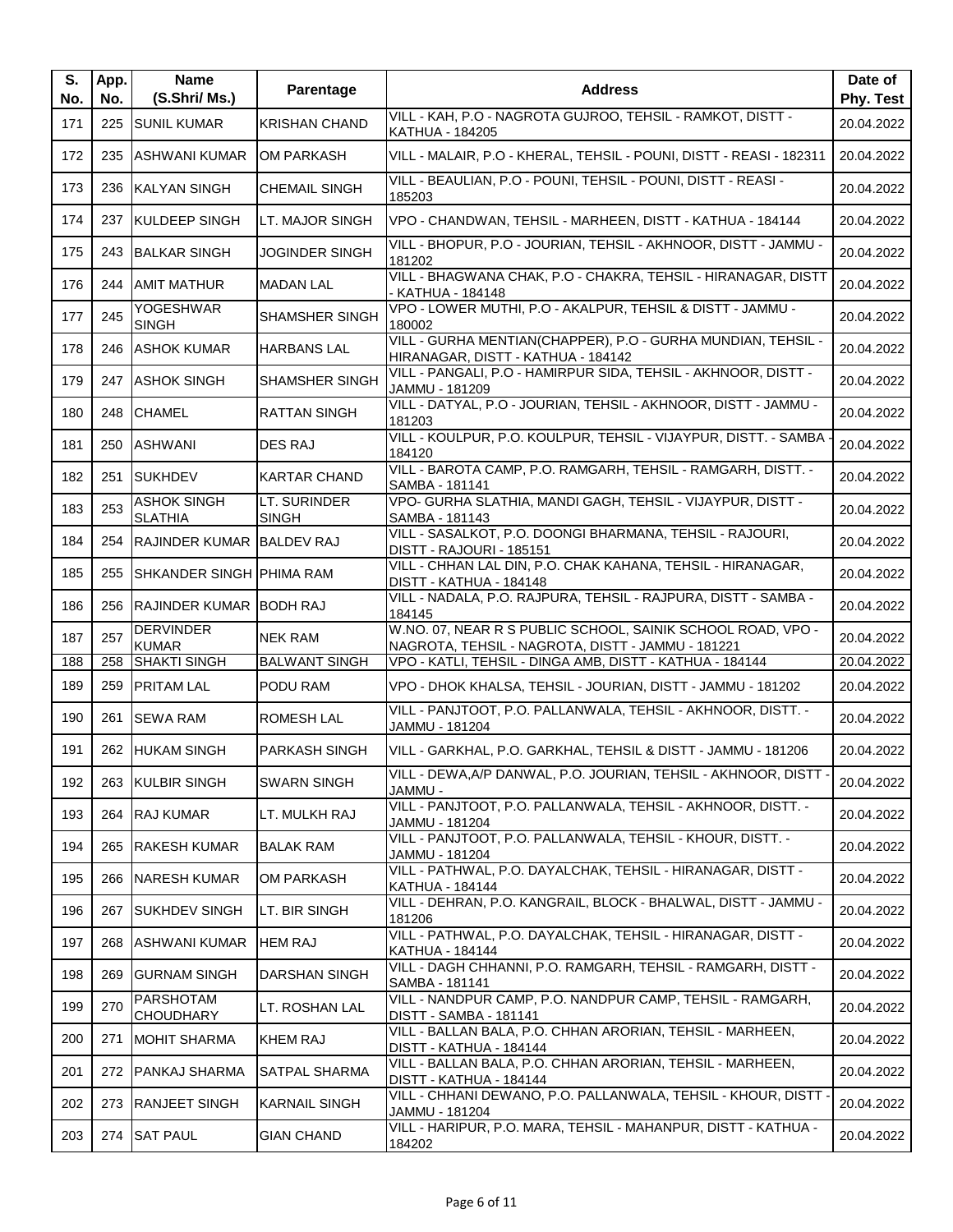| S.<br>No. | App.<br>No. | <b>Name</b><br>(S.Shri/ Ms.)         | <b>Parentage</b>                  | <b>Address</b>                                                                            | Date of<br>Phy. Test |
|-----------|-------------|--------------------------------------|-----------------------------------|-------------------------------------------------------------------------------------------|----------------------|
| 204       |             | 275 SUNIL KUMAR                      | LT. ROSHAN LAL                    | VILL - POCHAL, P.O. KISHTWAR, TEHSIL - KISHTWAR, DISTT -<br><b>KISHTWAR - 182204</b>      | 20.04.2022           |
| 205       | 276         |                                      | SHARWAN KUMAR PREHLAD SHARMA      | VILL - POCHAL, P.O. KISHTWAR, TEHSIL - KISHTWAR, DISTT -<br><b>KISHTWAR - 182204</b>      | 20.04.2022           |
| 206       |             | 277 JASBIR SINGH                     | <b>CHUNI LAL</b>                  | VILL - SAIR, P.O. PANJNARA, TEHSIL - KALAKOTE, DISTT - RAJOURI -<br>185202                | 20.04.2022           |
| 207       |             | 278 ANIL KUMAR                       | <b>SANATAN LAL</b>                | VILL - DHANPUR, P.O. JOURIAN, TEHSIL - KHOUR, DISTT - JAMMU -<br>181202                   | 20.04.2022           |
| 208       | 279         | <b>BAL KRISHAN</b>                   | <b>MADAN LAL</b>                  | VILL - DHANPUR, P.O. JOURIAN, TEHSIL - KHOUR, DISTT - JAMMU -<br>181202                   | 20.04.2022           |
| 209       | 280         | <b>ASHWANI KUMAR</b>                 | <b>LAXMAN DASS</b>                | VILL - TARYAT, P.O. BHALWAL BRAHMANA, TEHSIL - AKHNOOR,<br>DISTT - JAMMU - 181209         | 20.04.2022           |
| 210       |             | 281 YASH PAUL                        | <b>SURAM CHAND</b>                | VILL - KHOUR CAMP, P.O KHOUR, TEHSIL - KHOUR, DISTT - JAMMU -<br>181203                   | 20.04.2022           |
| 211       | 283         | <b>SOHAN LAL</b>                     | RAM LAL                           | VILL - KADYALA, P.O. HARIPUR, TEHSIL - HIRANAGAR, DISTT -<br><b>KATHUA - 184148</b>       | 20.04.2022           |
| 212       |             | 284 SANDEEP KUMAR                    | <b>GIRDHARI LAL</b>               | VILL - PANTOOT, P.O. PALLANWALA, TEHSIL - KHOUR, DISTT - JAMMU<br>$-181204$               | 20.04.2022           |
| 213       |             | 285 SANDEEP KUMAR                    | <b>ISHER DASS</b>                 | VILL - BADHOLE, P.O. DALSAR, TEHSIL - RAMNAGAR, DISTT -<br><b>UDHAMPUR - 182122</b>       | 20.04.2022           |
| 214       | 287         | <b>MOHAN SINGH</b>                   | <b>CHAIN SINGH</b>                | VPO - DINGA AMB, TEHSIL - DINGA AMB, DISTT - KATHUA - 184144                              | 20.04.2022           |
| 215       | 288         | <b>GOVERDHAN LAL</b>                 | ISHANKER DASS                     | VPO - DINGA AMB, TEHSIL - DINGA AMB, DISTT - KATHUA - 184144                              | 20.04.2022           |
| 216       | 289         | <b>RAKESH KUMAR</b><br><b>SHARMA</b> | <b>THORU RAM</b><br><b>SHARMA</b> | VPO - BHALWAL BRAHMANA, TEHSIL - JOURIAN, DISTT - JAMMU -<br>181202                       | 20.04.2022           |
| 217       |             | 290 MOTI SAGAR                       | <b>BODH RAJ</b>                   | VPO - HABIT PINDI, TEHSIL - PATHANKOT, DISTT - PATHANKOT -<br>143525                      | 20.04.2022           |
| 218       | 291         | <b>SUNIL KUMAR</b>                   | <b>BISHAMBER DASS</b>             | VPO - SAI KALAN(MOIAL), TEHSIL - SUCHETGARH, DISTT. - JAMMU -<br>181131                   | 20.04.2022           |
| 219       | 292         | <b>VIKRAM SINGH</b>                  | <b>BAJA RAM</b>                   | VPO - SAI KALAN(MOIAL), TEHSIL - SUCHETGARH, DISTT. - JAMMU -<br>181131                   | 20.04.2022           |
| 220       |             | 293 DIMPLE KUMAR                     | SHIB DEYAL                        | VILL - CHAK RAKWALAN KANDOLI NAGROTA, TEHSIL - JAMMU, DISTT<br>JAMMU - 181221             | 20.04.2022           |
| 221       |             | 297 KAILASH KUMAR                    | <b>ROMESH</b><br><b>CHANDER</b>   | VILL - GOWAL, P.O. TARORE, TEHSIL - BARI BRAHMANA, DISTT -<br>SAMBA - 184120              | 20.04.2022           |
| 222       | 298         | <b>ICHANDAN SINGH</b>                | <b>ONKAR SINGH</b>                | W.NO. 04, MANDI KOTLI, TEHSIL & DISTT. - SAMBA -                                          | 20.04.2022           |
| 223       | 299         | <b>DEEPAK SHARMA</b>                 | YASH PAUL                         | VILL - KAROL MATHURIAN, P.O. BOBIYA, TEHSIL - HIRANGAR, DISTT -<br><b>KATHUA - 184148</b> | 20.04.2022           |
| 224       |             | 300 RAKESH SINGH                     | <b>KIKAR SINGH</b>                | VILL - CHANUNTA, TEHSIL - RAMNAGAR, DISTT - UDHAMPUR - 182124                             | 20.04.2022           |
| 225       |             | 303 RAM KUMAR                        | <b>TARA MANI</b>                  | Vill. Fantyal, P/O Jib, Teh. & Distt. Udhampur - 182121                                   | 20.04.2022           |
| 226       | 304         | <b>ANIL KHAJURIA</b>                 | <b>MADAN LAL</b>                  | Vill. Bajabain, P/O Kangri, Teh. Berripattan, Distt. Rajouri - 185156                     | 20.04.2022           |
| 227       |             | 305 RANJEET SINGH                    | <b>BUDHI SINGH</b>                | Vill.Guramaira, VPO Pallan Wala, Teh. Akhnoor, Distt. Jammu.- 181204                      | 20.04.2022           |
| 228       | 306         | <b>AMER SINGH</b>                    | <b>ARJAN SINGH</b>                | Vill. Sihal, P/O Seri, Teh. Beripattan, Distt. Rajouri - 185151                           | 20.04.2022           |
| 229       | 307         | <b>AJAY SHARMA</b>                   | <b>ROMESH</b><br><b>CHANDER</b>   | Vill. Kotli Bhagha, P/O Bhagha, Teh. & Distt. Reasi - 182311                              | 20.04.2022           |
| 230       | 308         | SURINDER KUMAR KAKA RAM              |                                   | Vill. Ghai Bhajwal, P/O Banpuri, Teh. Sunderbani, Distt. Rajouri - 185153                 | 20.04.2022           |
| 231       | 309         | <b>SANJAY KUMAR</b>                  | LT. SHANKER<br><b>DASS</b>        | Vill. Bhatyari Brahmina, P/O Dayala Chack, Teh. Hiranagar, Distt. Kathua.                 | 20.04.2022           |
| 232       | 310         | <b>RAKESH KUMAR</b>                  | LT. SHONKA RAM                    | Vill. Thanger, P/o Jib, Teh. & Distt. Udhampur.                                           | 20.04.2022           |
| 233       |             | 312 KASTURI LAL                      | LT. PARMANAND                     | Vill. Sogngli, P/O Jakh, Teh. Bishna, Distt. Jammu - 184120                               | 20.04.2022           |
| 234       |             | 314 BINDER SINGH<br><b>SUBASH</b>    | <b>THAKAR SINGH</b>               | Vill. Kawani Machota, Teh. Thatri, Distt. Doda - 182201                                   | 20.04.2022           |
| 235       | 319         | <b>CHANDER</b>                       | <b>BISHAMBER DASS</b>             | Vill. Chak Mohdyar, P/O Dablehar, Teh. R.S. Pura, Distt. Jammu - 181111                   | 20.04.2022           |
| 236       | 320         | <b>RISHI KUMAR</b>                   | <b>RAM LAL</b>                    | Vill. Sanha, P/O Baja, Teh. Chiralla, Distt. Doda - 182201                                | 20.04.2022           |
| 237       | 321         | <b>RAVI KUMAR</b>                    | <b>HAMESH LAL</b>                 | Vill. Bolian, P/O Bajja, Teh. Chiralla, Distt. Doda - 182201                              | 20.04.2022           |
| 238       | 322         | <b>PARSHOTAM LAL</b>                 | <b>SARDA RAM</b>                  | Vill. Rehani, P/O Mera Mandrian, Teh. Mandrian, Distt. Jammu - 181201                     | 20.04.2022           |
| 239       | 323         | <b>KULBIR SINGH</b>                  |                                   | RAMESH CHANDER Vill. Sai Khurd, P/O Sai Kalan, Teh. R.S. Pura, Distt. Jammu - 181131      | 20.04.2022           |
| 240       | 324         | <b>SUBASH</b><br><b>CHANDER</b>      | <b>GIAN CHANDER</b>               | Vill. Bharnara, P/O Thial, Teh. Majalta, Distt. Udhampur - 184205                         | 20.04.2022           |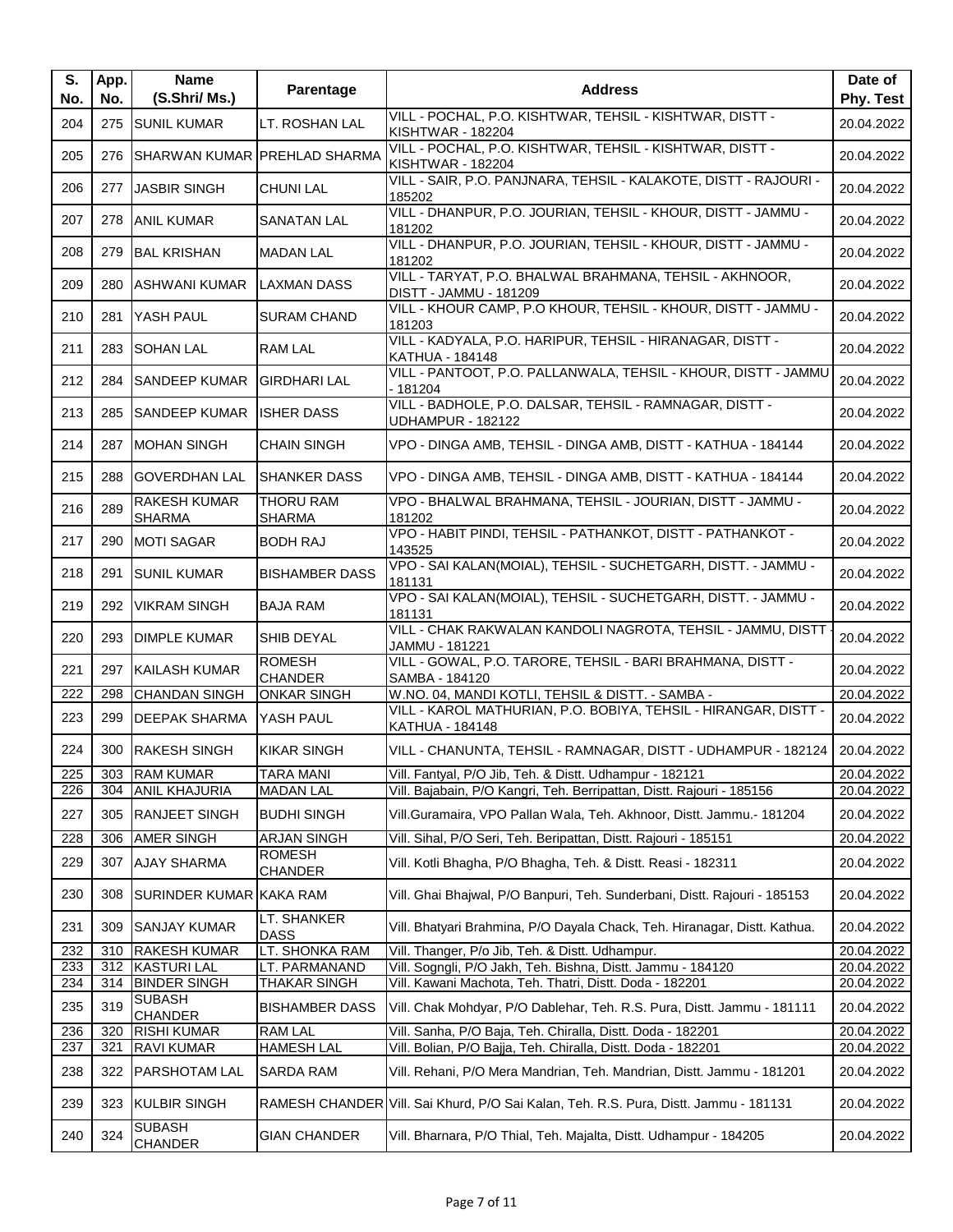| S.<br>No.  | App.<br>No. | <b>Name</b><br>(S.Shri/ Ms.)          | Parentage                                | <b>Address</b>                                                                                                                     | Date of<br>Phy. Test     |
|------------|-------------|---------------------------------------|------------------------------------------|------------------------------------------------------------------------------------------------------------------------------------|--------------------------|
| 241        | 325         | <b>RAGHBIR SINGH</b>                  | <b>DEVI SINGH</b>                        | Vill. Upper Hathal, P/O Upper Hathal, Teh. Sunderbani, Distt. Rajouri -<br>185203                                                  | 20.04.2022               |
| 242        |             | 326 ASHWANI KUMAR                     | <b>KRISHAN LAL</b>                       | VPO Chandu Chak, Teh. R.S. Pura, Distt. Jammu - 181102                                                                             | 20.04.2022               |
| 243        | 327         | <b>DARSHAN SINGH</b>                  | <b>DES RAJ</b>                           | Vill. Pallan, P/O Parnala, Teh. Billawar, Distt. Kathua - 184203                                                                   | 20.04.2022               |
| 244        | 328         | <b>VIKU SHARMA</b>                    | AMAR NATH                                | Vill. Nowwhera, P/O Mahanpur, Teh. Mahapur, Distt. Kathua - 184202                                                                 | 20.04.2022               |
| 245        | 329         | <b>CHANCHAL</b><br><b>SHARMA</b>      | <b>BISHAN DASS</b>                       | Vill Gho Brahamana, P/O Gho Brahamana, Teh. Ramgarh. Distt. Samba<br>(J&K)                                                         | 20.04.2022               |
| 246        | 330         | <b>AMIT PADHA</b>                     | LT. BISHAN DASS                          | VPO Diani, Teh. & Distt. Samba - 184121                                                                                            | 20.04.2022               |
| 247        |             | 331 KARAN JEET                        | <b>BABU RAM</b>                          | Vill. Jinder Melho, P/O Dublehar, Teh. R.S. Pura, Distt. Jammu - 181102                                                            | 20.04.2022               |
| 248        | 333         | <b>HARVEER SINGH</b>                  | <b>JOGINDER SINGH</b>                    | Vill. Hore Camp, P/O Haripur, Teh. Hiranagar Distt. Kathua - 184148                                                                | 20.04.2022               |
| 249        | 334         | <b>PARVEEN SINGH</b>                  | DARSHAN LAL                              | Vill. Sai Khurd, P/O Sia Kalan, Teh. R.S. Pura, Distt. Jammu - 181131                                                              | 20.04.2022               |
| 250        | 335         | <b>PARVEEN SINGH</b>                  | <b>JAGDEV SINGH</b>                      | VPO Sai Kalan, Teh. R.S. Pura, Distt. Jammu - 181131                                                                               | 20.04.2022               |
| 251        |             | 338 JJOGINDER SINGH                   | PRITAM SINGH                             | Vill. Baletar, P/O Sumb, Teh. & Distt. Samba.                                                                                      | 20.04.2022               |
| 252        | 339         | <b>VINOD SINGH</b><br>SAINI           | TILAK RAJ SAINI                          | Vill. Chakra, P/O Khairi, Teh. Bishnah, Distt. Jammu - 181132                                                                      | 20.04.2022               |
| 253        | 340         | <b>ROSHAN KUMAR</b>                   | <b>SWARN LAL</b>                         | Vill. Chakra, P/O Khairi, Teh. Bishnah, Distt. Jammu - 181132                                                                      | 20.04.2022               |
| 254        | 341         | <b>KULWINDER</b><br><b>SINGH</b>      | <b>JOGINDER SINGH</b>                    | Vill. Rohi, P/O Miran Sahib, Teh. & Distt. Jammu                                                                                   | 20.04.2022               |
| 255        | 342         | <b>JASWANT SINGH</b>                  | <b>BILLA RAM</b>                         | Vill. Dagh Chhani, P/O Ramgarh, Teh. Ramgarh, Distt. Samba - 181141                                                                | 20.04.2022               |
| 256        | 344         | <b>KAMAL SINGH</b>                    | <b>PURAN SINGH</b>                       | Vill. Tilla Malti, Distt. Kathua - 184204                                                                                          | 20.04.2022               |
| 257        | 345         | <b>DEEPAK JYOTI</b>                   | <b>ROOP LAL</b>                          | VPO Khokhyal, Teh. Nagri (Parole), Distt. Kathua - 184151                                                                          | 20.04.2022               |
| 258        | 348         | <b>RAKESH SINGH</b>                   | LT. WARYAM<br><b>SINGH</b>               | Vill. Panjtool, P/O Pallanwala, Teh. Khour, Distt. Jammu - 181204                                                                  | 20.04.2022               |
| 259        | 349         | <b>NIRMAL KUMAR</b>                   | <b>RAGHU NAND</b>                        | Vill. Hambal, Teh. & Distt. Doda - 182201                                                                                          | 20.04.2022               |
| 260        | 350         | <b>RAJINDER SINGH</b>                 | LT. JANAK SINGH                          | VPO Koteranka, Teh. Koteranka, Distt. Rajouri - 185233                                                                             | 20.04.2022               |
| 261        | 351         | <b>KULBIR SINGH</b>                   | LT. MEHANT SINGH                         | Vill. Banjwar (Barghran), P/O Goha, Teh. & Distt. Doda - 182201                                                                    | 20.04.2022               |
| 262        | 354         | <b>BALJEET SINGH</b>                  | <b>VED PARKASH</b>                       | VPO Ganiah, Teh. Nowshera, Distt. Rajouri - 185155                                                                                 | 20.04.2022               |
| 263        | 355         | <b>BHARAT</b><br><b>BHUSHAN</b>       | <b>OMKAR CHAND</b>                       | VPO Phalote, Teh. & Distt. Kathua - 184143                                                                                         | 20.04.2022               |
| 264        | 356         | <b>RAKHVINDER PAL</b><br><b>SINGH</b> | <b>BASHASHER</b><br><b>SINGH</b>         | Vill. Bakhta, P/O Dhani Baira, Teh. & Distt. Kathua - 184143                                                                       | 20.04.2022               |
| 265        | 357         | <b>VIJAY SINGH</b>                    | <b>PRITAM SINGH</b>                      | Vill. Marghola, P/O Thanda Pani, Teh. Sunderbani, Distt. Rajouri.                                                                  | 20.04.2022               |
| 266        | 358         | <b>BALBIR SINGH</b>                   | SHANKAR SINGH                            | Vill. Nakki, P/O Sundla, Teh. Majalta, Distt. Udhampur - 184205                                                                    | 20.04.2022               |
| 267        | 359         | <b>JAGDISH</b><br><b>CHANDER</b>      | <b>KRISHAN CHAND</b>                     | Vill. Karlah, P/O Kud, Teh. Chenani, Distt. Udhampur - 182142                                                                      | 20.04.2022               |
| 268        | 361         | <b>PREM CHAND</b>                     | <b>ROMESH LAL</b>                        | Vill. Mearth, P/O Budhi, Teh. & Distt. Kathua - 184143                                                                             | 20.04.2022               |
| 269        | 362         | <b>SANDEEP SINGH</b>                  | <b>BALWANT SINGH</b>                     | Vill. Mearth, P/O Budhi, Teh. & Distt. Kathua - 184143                                                                             | 20.04.2022               |
| 270        | 363         | <b>SURESH KUMAR</b>                   | <b>BHAJAN LAL</b>                        | Vill. Abdal, P/O Suchetgarh, Teh. R.S. Pura, Distt. Jammu - 181102                                                                 | 20.04.2022               |
| 271        |             | 364 VIJAY KUMAR                       | LT. MOHAN LAL                            | Vill. Sounthal, P/O Budhi, Teh. & Distt. Kathua - 184143                                                                           | 20.04.2022               |
| 272<br>273 | 365         | <b>SURESH KUMAR</b><br>366 DEV RAJ    | <b>KRISHAN LAL</b><br><b>KRISHAN LAL</b> | Vill. Kalah, P/O Pallanwala, Teh. Akhnoor, Distt. Jammu - 181204<br>Vill. Rajwal, P/O Kaleeth, Teh. Jourian, Distt. Jammu - 181203 | 20.04.2022<br>20.04.2022 |
| 274        | 367         | <b>RAM PARSHAD</b>                    | <b>HANS RAJ</b>                          | Vill. Rabta, P/O Rabta, Teh. Phalwal, Distt. Jammu - 181122                                                                        | 20.04.2022               |
| 275        | 368         | <b>PANKAJ SHARMA</b>                  | <b>PITAMBER DASS</b><br>SHARMA           | Vill. Challa, P/O Katli. Teh. Hiranagar (at present Dinga Amb), Distt. Kathua<br>184144                                            | 20.04.2022               |
| 276        | 369         | <b>RAKESH KUMAR</b>                   | <b>CHAGGER KUMAR</b>                     | Vill. Rajwal, P/O Kaleeth, Teh. Jourian, Distt. Jammu - 181203                                                                     | 20.04.2022               |
| 277        | 370         | <b>JAGDISH SINGH</b>                  | <b>SURAM SINGH</b>                       | Vill. Sangrampur, P/O Bomal, Teh. Akhnoor, Distt. Jammu - 181201                                                                   | 20.04.2022               |
| 278        | 371         | <b>RAKESH KUMAR</b>                   | <b>SURAM CHAND</b>                       | Vill. Pukharni, P/O Bharore, Teh. Kharh Balli, Distt. Jammu - 185156                                                               | 20.04.2022               |
| 279        | 372         | <b>SANJAY KUMAR</b>                   | <b>WAKIL SINGH</b>                       | Vill. Blandh, P/O Ramnagar, Distt. Udhampur - 182122                                                                               | 20.04.2022               |
| 280        | 373         | <b>SURESH KUMAR</b>                   | TILAK RAJ SAINI                          | Vill. Kool Kalam (Basti No. 2), P/O Arnia, Teh. Arnia, Distt. Jammu - 181131                                                       | 20.04.2022               |
| 281        |             | 374 RAMAN JASROTIA                    | <b>TEJA SINGH</b>                        | VPO Barwal, Teh. & Distt. Kathua - 184143                                                                                          | 20.04.2022               |
| 282        | 375         | SANDEEP SINGH                         | <b>BALBIR SINGH</b>                      | Vill. Doomi, P/O Batehera, Teh. & Distt. Jammu.                                                                                    | 20.04.2022               |
| 283        |             | 376 RAVI SINGH                        | LT. SURAM CHAND                          | Vill. Sarh, P/O Sarh, Teh. Mahore, Distt. Reasi - 182315                                                                           | 20.04.2022               |
| 284        | 378         | <b>PAWAN KUMAR</b>                    | <b>RAM SARAN</b>                         | VPO Sai Kalan, Teh. R.S. Pura, Distt. Jammu - 181131                                                                               | 20.04.2022               |
| 285        | 379         | SANJEEV                               | PARSHOTAM LAL                            | Vill. Pahari Wala, P/O Pallan Wala, Teh. Akhnoor, Distt. Jammu - 181204                                                            | 20.04.2022               |
| 286        | 382         | <b>KHAJURIA</b><br><b>ASHOK KUMAR</b> | <b>MULKH RAJ</b>                         | Vill. Kamore Camp, P/O & Teh. Ramgarh, Distt. Samba -181141                                                                        | 20.04.2022               |
|            |             |                                       |                                          |                                                                                                                                    |                          |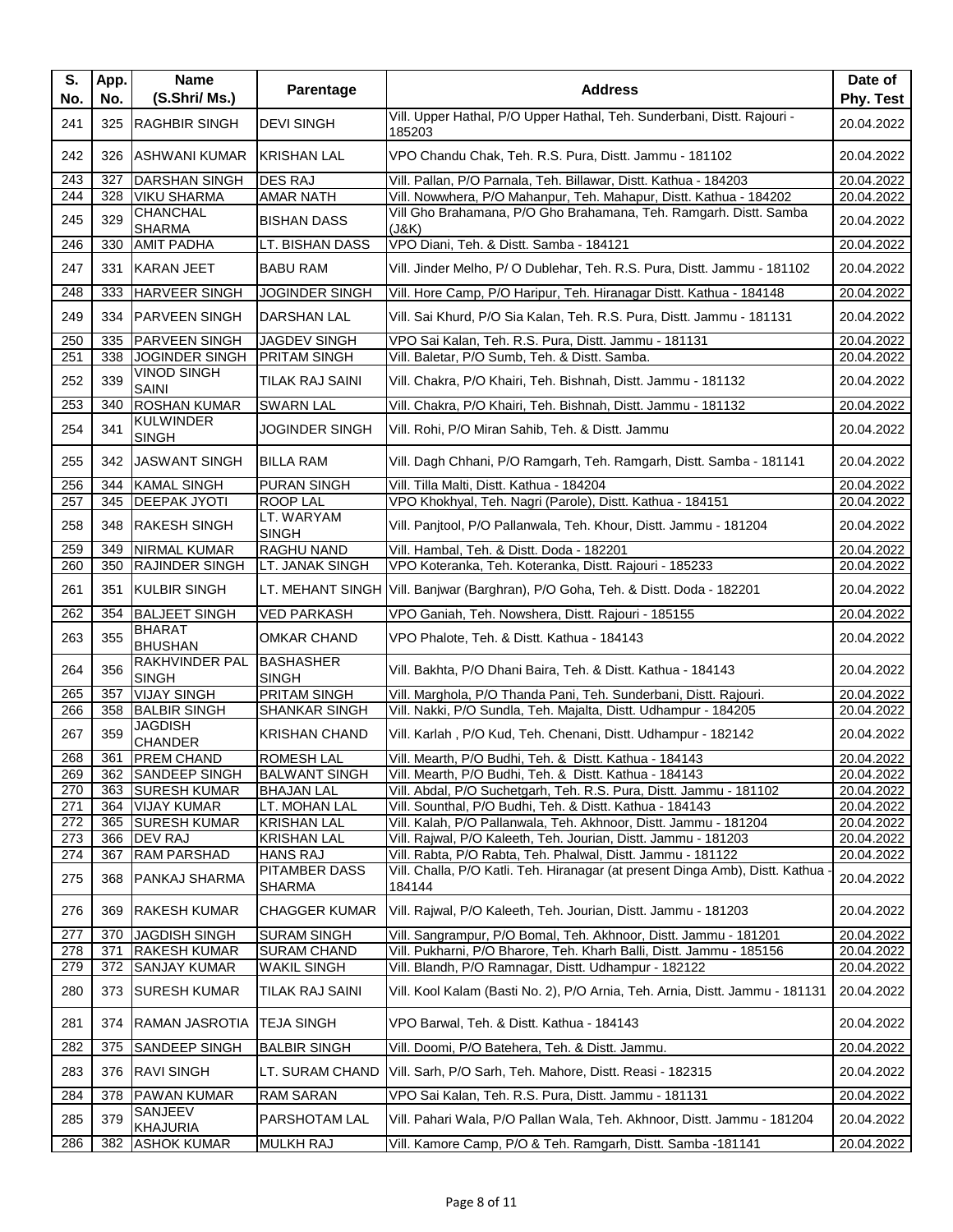| S.<br>No.  | App.<br>No. | <b>Name</b><br>(S.Shri/ Ms.)      | Parentage                                              | <b>Address</b>                                                                                                             | Date of<br>Phy. Test     |
|------------|-------------|-----------------------------------|--------------------------------------------------------|----------------------------------------------------------------------------------------------------------------------------|--------------------------|
| 287        |             | 383 PAPPU                         | <b>VED LAL</b>                                         | Vill. Ranote, VPO Halaran, Teh. Kahara, Distt. Doda - 182203                                                               | 20.04.2022               |
| 288        | 386         | <b>SOHAN LAL</b>                  | <b>RAM LAL</b>                                         | Vill. Palwan, P/O Lehar, Teh. Akhnoor, Distt. Jammu - 181201                                                               | 20.04.2022               |
| 289        | 387         | <b>MUKESH KUMAR</b>               | <b>MADAN LAL</b>                                       | VPO Gho Brahmana, Teh. Ramgarh, Distt. Samba - 184120                                                                      | 20.04.2022               |
| 290        | 388         | <b>KULDEEP</b><br><b>RANDHAWA</b> | <b>JEET SINGH</b>                                      | Vill. Logate Morh, P/O Logate, Teh. & Distt. Kathua - 184104                                                               | 20.04.2022               |
| 291        | 389         | <b>VIMAL KUMAR</b>                | <b>RAGHUBIR LAL</b><br><b>SHARMA</b>                   | Vill. Radwan Kalan, P/O & Teh. Ramgarh, Distt. Samba - 181141                                                              | 20.04.2022               |
| 292        | 390         | <b>KAWAL KRISHAN</b>              | <b>HANS RAJ</b>                                        | Vill. Thill, Teh. & Distt. Udhampur - 182126                                                                               | 20.04.2022               |
| 293        | 391         | <b>SUNIL KUMAR</b>                | <b>SURESH KUMAR</b>                                    | Vill. Thill, Teh. & Distt. Udhampur - 182126                                                                               | 20.04.2022               |
| 294        |             | 392 SHAM SINGH                    | <b>PARAS RAM</b>                                       | Vill. Sundla, Teh. & Distt. Udhampur.                                                                                      | 20.04.2022               |
| 295        |             | 393 SUNIL DUTT                    | <b>ROMESH</b><br><b>CHANDER</b>                        | Vill. Majalta, Teh. Majalta, Distt. Udhampur.                                                                              | 20.04.2022               |
| 296        | 394         | <b>ANIL KUMAR</b>                 | RATTAN CHAND                                           | Vill. Majalta, Teh. Majalta, Distt. Udhampur.                                                                              | 20.04.2022               |
| 297        | 395         | <b>SANJAY KUMAR</b>               | <b>BODH RAJ</b>                                        | Vill. Daghore, P/O Gurha Salathia, Teh. Vijapur, Distt. Samba - 181143                                                     | 20.04.2022               |
| 298        | 396         | <b>RANJEET SINGH</b>              | <b>PARKASH SINGH</b>                                   | VPO Satrayan, Teh. R.S. Pura, Distt. Jammu - 181102                                                                        | 20.04.2022               |
| 299        | 397         | <b>ANIL SHARMA</b>                | <b>ASHOK KUMAR</b><br><b>SHARMA</b>                    | Vill. Nai Basti Raipur, P/O Samka, Teh. R.S. Pura, Distt. Jammu - 181102                                                   | 20.04.2022               |
| 300        | 398         | <b>SHAM LAL</b>                   | <b>LAL CHAND</b>                                       | Vill. Khawas khan, P/O Bishnah, Teh. & Distt. Jammu - 181132                                                               | 20.04.2022               |
| 301        | 400         | MOHINDER SINGH TIRATH RAM         |                                                        | Vill. Dayala, P/O Jighni, Teh. Kalakot, Distt. Rajouri - 185202                                                            | 20.04.2022               |
| 302        | 401         | <b>JAGDEV SINGH</b>               | NARYAN SINGH                                           | VILL. CHAKEIN, P.O. FARNOTE, TEHSIL. BASHOLI, DISTT. KATHUA                                                                | 20.04.2022               |
| 303        | 402         | <b>MANOJ SINGH</b>                | <b>RAJINDER SINGH</b>                                  | VILL. DHALOTI, P.O. MALLA, TEHSIL. HIRANAGAR, DISTT. KATHUA                                                                | 20.04.2022               |
| 304        | 403         | VIJAY KUMAR                       | NATHA RAM                                              | VILL. KOTHEY SALEHAR, P.O. SALEHAR, TEHSIL. BISHNAH, DISTT.<br><b>KATHUA</b>                                               | 20.04.2022               |
| 305        | 404         | <b>RANJEET KUMAR</b>              | <b>DES RAJ</b>                                         | VPO. SONTHAL, TEHSIL. KATHUA, DISTT. KATHUA                                                                                | 21.04.2022               |
| 306        | 405         | <b>RAMESH KUMAR</b>               | <b>DES RAJ SHARMA</b>                                  | VILL. BHANDERA, P.O. KANDANI, TEHSIL. DRABSHALLA, DISTT.<br><b>KISHTWAR</b>                                                | 21.04.2022               |
| 307        | 406         | <b>MUKESH KUMAR</b>               | <b>ASHOK KUMAR</b><br><b>SHARMA</b>                    | H.NO. 40, KRISHANA NAGAR, JAMMU                                                                                            | 21.04.2022               |
| 308        | 410         | MOHINDER SINGH RAM SINGH          |                                                        | VILL. KARE JAGIR, P.O. KANDOLI NAGROTA, TEHSIL. KANDOLI<br>NAGROTA, DISTT. JAMMU                                           | 21.04.2022               |
| 309        | 411         | YOUNG BAHADUR JJAGDEV SINGH       |                                                        | VPO. JANGLOTE, TEHSIL & DISTT. KATHUA                                                                                      | 21.04.2022               |
| 310        | 413         | <b>ANIL KUMAR</b>                 | LEKH RAJ                                               | VILL. SOUTHA, P.O. MALOTHI, TEHSIL. BHALLA, DISTT. DODA                                                                    | 21.04.2022               |
| 311        | 414         | <b>AJIT SINGH</b>                 | RAM PRASHAD                                            | VPO. MALOTHI, TEHSIL. BHALLA, DISTT. DODA                                                                                  | 21.04.2022               |
| 312        | 415         | <b>LABH SINGH</b>                 | <b>JASPAL SINGH</b>                                    | VILL. NIKKIAN(MARCHANG), P.O. KHOUR, TEHSIL. KHOUR, DISTT.<br><b>JAMMU</b>                                                 | 21.04.2022               |
| 313        | 417         | <b>SATISH KUMAR</b>               | LT. DHARAM<br><b>CHAND</b>                             | VILL. TREHTI NAGARNGPUR, P.O. HARYAL, TEHSIL & DISTT.<br><b>PATHANKOT</b>                                                  | 21.04.2022               |
| 314        |             | 418   BRIJ BHUSHAN                | <b>KAKA RAM</b>                                        | W.NO.06, KARAN NAGAR, NEAR DURGA MATA TEMPLE, UDHAMPUR                                                                     | 21.04.2022               |
| 315        |             | 419 NARESH KUMAR                  | <b>MADAN LAL</b>                                       | CHOPRA SHOP, NEAR PEER BABA COLONY NO.3, P.O. GARHI, DISTT.<br><b>UDHAMPUR</b>                                             | 21.04.2022               |
| 316        | 420         | <b>PURSHOTTAM LAL KABLU RAM</b>   |                                                        | VPO. DORI, TEHSIL. KHARAN BALLI, DISTT. JAMMU                                                                              | 21.04.2022               |
| 317        | 421         | VARINDER KUMAR LUDER MANI         |                                                        | VILL. CHAK KORA, P.O. JOURIAN, TEHSIL. KHOUR, DISTT. JAMMU                                                                 | 21.04.2022               |
| 318<br>319 | 426<br>427  | <b>MADAN LAL</b><br>OM PRAKASH    | PARKASH CHAND<br><b>BALKAR SINGH</b>                   | VILL. TRI HARA, P.O. BARNOTI, TESHIL & DISTT. KATHUA<br>VILL. KOOL KALAN, P.O. ARNIA, TEHSIL. ARNIA, DISTT. JAMMU          | 21.04.2022<br>21.04.2022 |
| 320        | 428         | NEERAJ SHARMA                     | NARINDER KUMAR                                         | VILL. SAHAR, P.O. LOGATE, TEHSIL & DISTT. KATHAU                                                                           | 21.04.2022               |
| 321        | 429         | VIQUAL KUMAR                      | <b>CHAMAN LAL</b>                                      | VILL. KOTLI GALA BHANA, TEHSIL & DISTT. R. S PURA                                                                          | 21.04.2022               |
| 322        | 430         | <b>GOTTAM SINGH</b>               | <b>JODH SINGH</b>                                      | VILL. JANDORE, P.O. LAKHANPUR, DISTT. KATHUA                                                                               | 21.04.2022               |
| 323        | 432         | SHAMBOO NATH                      | <b>NATH RAM</b>                                        | VILL. KANGAR MORH, KALRI, TEHSIL. BHALWAL, DISTT. JAMMU                                                                    | 21.04.2022               |
| 324        | 433         | <b>BIKY SINGH</b>                 | <b>BHIM SINGH</b>                                      | VPO. KARROH, TEHSIL & DISTT. KATHUA                                                                                        | 21.04.2022               |
| 325        | 434         | <b>KOSHAL KUMAR</b>               | <b>DES RAJ</b>                                         | VILL. HORNA PALMAR, TEHSIL & DISTT. KISHTWAR                                                                               | 21.04.2022               |
| 326<br>327 | 436<br>437  | JAGDEEP SINGH<br>SHISH PAUL       | <b>SURAJ SINGH</b><br>LT. KARAM CHAND<br><b>SHARMA</b> | VILL. & P.O. MANDI SANGWALI, TEHSIL & DISTT. SAMBA<br>VILL. PATHWAL, P.O. DAYALACHAK, TEHSIL - HIRANAGAR, DISTT.<br>KAHTUA | 21.04.2022<br>21.04.2022 |
| 328        | 440         | RAVINDER SINGH<br><b>NAGRA</b>    | <b>BHAG SINGH</b>                                      | VILL. KHOUR SALARIAN, P.O. NANDPUR, TEHSIL. RAMGAHR, DISTT.<br><b>SAMBA</b>                                                | 21.04.2022               |
| 329        | 443         | <b>TARSEM SINGH</b>               | <b>NARANJAN SINGH</b>                                  | VPO. KALYANA, TEHSIL. R. S PURA, DISTT. JAMMU                                                                              | 21.04.2022               |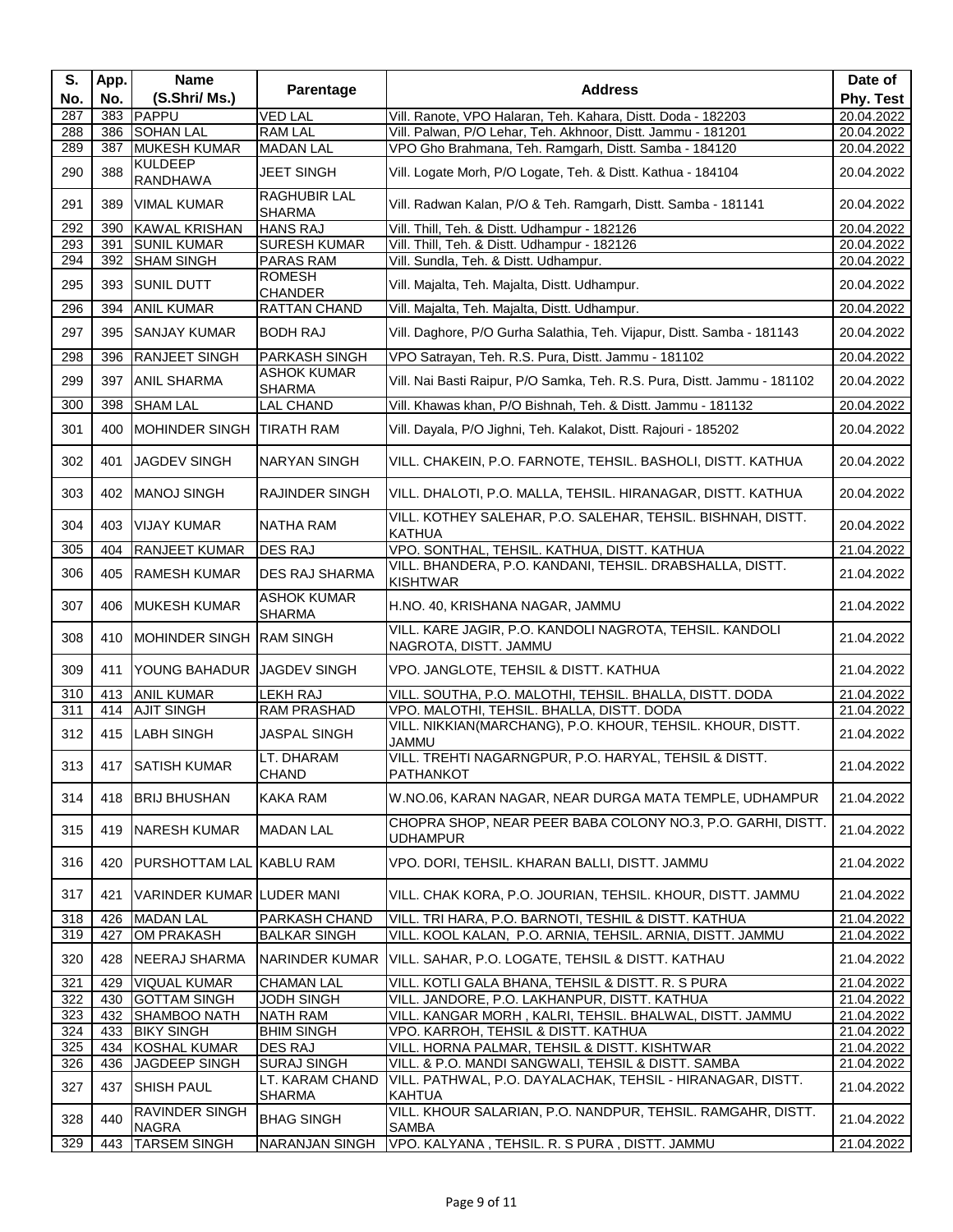| S.<br>No. | App.<br>No. | <b>Name</b><br>(S.Shri/Ms.)       | Parentage                           | <b>Address</b>                                                                              | Date of<br>Phy. Test |
|-----------|-------------|-----------------------------------|-------------------------------------|---------------------------------------------------------------------------------------------|----------------------|
| 330       | 444         | LOVELY KUMAR                      | PARMA NAND                          | VILL. JHANG, P.O. SWANKHA, TEHSIL. RAMGARH, DISTT. SAMBA                                    | 21.04.2022           |
| 331       | 445         | RAJINDER KUMAR LT. RAJ KUMAR      |                                     | VILL. BANNU CHAK, P.O. DAYALA CHAK, TEHSIL. HIRANAGAR, DISTT.<br><b>KATHUA</b>              | 21.04.2022           |
| 332       | 446         | <b>SANDEEP SINGH</b>              | ISUBASH SINGH                       | VILL. BHATYARI BRAHMINA, TEHSIL. HIRANAGAR, DISTT. KATHUA                                   | 21.04.2022           |
| 333       | 447         | <b>SURESH KUMAR</b>               | <b>WISHWA NATH</b>                  | AJIT COLONY, GOL GUJRAL, DISTT. DODA                                                        | 21.04.2022           |
| 334       | 449         | <b>SURINDER SINGH</b>             | <b>HARNAM SINGH</b>                 | VILL CHAPNARI, P.O. BANIHAL, DISTT. RAMBAN                                                  | 21.04.2022           |
| 335       | 450         | <b>SUKHDEV SINGH</b>              | PURAN CHAND                         | VPO & TEHSIL. ARNIA, DISTT. JAMMU                                                           | 21.04.2022           |
| 336       | 453         | <b>SURESH KUMAR</b>               | <b>INDER RAM</b>                    | VILL - TANDA, P.O. BARI BRAHAMANA, TEHSIL- BARI BRAHAMANA,<br><b>DISTT - SAMBA - 181133</b> | 21.04.2022           |
| 337       | 454         | SURINDER KUMAR MULKH RAJ          |                                     | VILL - BADYAL QUAZIAN, P.O. GONDLA, TEHSIL - SUCHETGARH,<br>DISTT - JAMMU - 181102          | 21.04.2022           |
| 338       | 456         | <b>ROSHAN LAL</b>                 | <b>ISHER DASS</b>                   | VILL - MALLA, P.O. NATHAL, TEHSIL - KHARAH BALLI, DISTT. - JAMMU -<br>181203                | 21.04.2022           |
| 339       | 458         | SURINDER KUMAR LT. BEHARI LAL     |                                     | VPO - FLORA, TEHSIL - R.S PURA, DISTT. - JAMMU - 181102                                     | 21.04.2022           |
| 340       | 460         | <b>RAJ KUMAR</b>                  | <b>MAKHAN LAL</b>                   | VILL - KANGRI, P.O. THICHKA, TEHSIL - BERI PATTAN, DISTT -<br>RAJOURI - 185156              | 21.04.2022           |
| 341       | 464         | <b>KAMAL KISHORE</b>              | <b>MADAN LAL</b>                    | VILL - BALTIAN, P.O. KHORDIAN, TEHSIL & DISTT. - UDHAMPUR -<br>182126                       | 21.04.2022           |
| 342       | 465         | <b>BALWANT SINGH</b>              | <b>AMER NATH</b>                    | VILL - BHAGYANA, P.O. BELLANA, TEHSIL - DODA, DISTT - DODA -<br>182202                      | 21.04.2022           |
| 343       | 466         | <b>RAJINDER KUMAR LT. DES RAJ</b> |                                     | H.NO. 159, SEC - 2A, EXTENSION TRIKUTA NAGAR, JAMMU - 180003                                | 21.04.2022           |
| 344       | 469         | <b>SANDEEP KUMAR</b>              | <b>IDEWAN CHAND</b>                 | VILL - POCHAL, P.O. KISHTWAR, TEHSIL - KISHTWAR, DISTT -<br><b>KISHTWAR - 182204</b>        | 21.04.2022           |
| 345       | 470         | JOGINDER KUMAR DOULAT RAM         |                                     | VPO - BHALWAL BRAHMANA, TEHSIL - JOURIAN, DISTT - JAMMU -<br>181202                         | 21.04.2022           |
| 346       | 471         | SHER SINGH                        | <b>RAMESH LAL</b>                   | VPO - CHAKROI, TEHSIL - R.S PURA, DISTT. - JAMMU - 181102                                   | 21.04.2022           |
| 347       | 476         | RAJU KUMAR                        | <b>MELA RAM</b>                     | VPO - DHOK KHALSA, TEHSIL - JOURIAN, DISTT - JAMMU - 181202                                 | 21.04.2022           |
| 348       | 477         | <b>MANOJ KUMAR</b>                | <b>LAL CHAND</b>                    | VILL - GALORE KHAS, P.O. GALORE, TEHSIL - GALORE, DISTT. -<br><b>HAMIRPUR(HP) - 177026</b>  | 21.04.2022           |
| 349       | 479         | SURENDER SINGH JASWANT SINGH      |                                     | VILL - CHAK SALARIAN, P.O CHAK SALARIAN, TEHSIL - RAMGARH,<br>DISTT - SAMBA - 184120        | 21.04.2022           |
| 350       | 480         | <b>RAKESH KUMAR</b>               | PREM CHAND                          | VILL - SALYOTE, P.O. RAH SALYOTE, TEHSIL - CHOWKI CHOURA,<br>DISTT - JAMMU - 185153         | 21.04.2022           |
| 351       | 482         | PAWAN KUMAR                       | PANJABU RAM                         | VILL - PANGDOUR, P.O. PANGDOUR, TEHSIL & DISTT - SAMBA -<br>184121                          | 21.04.2022           |
| 352       |             | 485 SANJEEV KUMAR                 | <b>ROMESH DUTT</b><br><b>SHARMA</b> | VPO - SEHSWAN, TEHSIL - MARHEEN, DISTT. - KATHUA - 184144                                   | 21.04.2022           |
| 353       | 486         | <b>RAJIDER KUMAR</b>              | <b>NAND LAL</b>                     | W.NO. 17, MOHALLA - KHAKHA NABAN, TEHSIL & DISTT. POONCH -<br>185101                        | 21.04.2022           |
| 354       | 488         | <b>BAWA SINGH</b>                 | <b>DILBAGH SINGH</b>                | VILL - MAGOWALI, TEHSIL - R.S PURA, DISTT. - JAMMU - 181111                                 | 21.04.2022           |
| 355       | 490         | <b>RAVINDER SINGH</b><br>NAGRA    | <b>BHAG SINGH</b>                   | VILL - KHOUR SALARIA, P.O. NANDPUR, TEHSIL - RAMGARH, DISTT. -<br>SAMBA - 181141            | 21.04.2022           |
| 356       | 491         | <b>PURAN CHAND</b>                | JOGINDER SINGH                      | VILL - KALHOR, P.O - TAKOLI, TEHSIL - FATEHPUR, DISTT. -<br>KANGRA(HP) - 176021             | 21.04.2022           |
| 357       | 492         | <b>JUGRAJ SINGH</b>               | <b>BHIKAM SINGH</b>                 | VPO - PALLANWALA, TEHSIL - AKHNOOR, DISTT. - JAMMU - 181204                                 | 21.04.2022           |
| 358       | 495         | <b>HIRA LAL DEV</b>               | <b>RAM DASS</b>                     | VILL - NANAK CHACK, P.O - SAMBA, TEHSIL & DISTT - SAMBA - 184121                            | 21.04.2022           |
| 359       | 496         | <b>MUKESH KUMAR</b>               | <b>HANS RAJ</b>                     | VILL - SAKTA CHAK, P.O. RAJBAGH(UJH), TEHSIL & DISTT - KATHUA -<br>184143                   | 21.04.2022           |
| 360       | 497         | <b>RANBHIR SINGH</b>              | <b>HARNAM SINGH</b>                 | VILL - PLAKH, P.O FARNOT, TEHSIL - BASOHLI, DISTT. - KATHUA -<br>184201                     | 21.04.2022           |
| 361       | 499         | <b>JOGINDER PAUL</b>              | <b>OM PARKASH</b>                   | VILL - CHAROTA, P.O - ASSAR, TEHSIL - ASSAR, DISTT - DODA -<br>182143                       | 21.04.2022           |
| 362       | 500         | SANJAY KUMAR                      | <b>MULKH RAJ</b>                    | VPO - GANIA, TEHSIL - NOWSHERA, DISTT. - RAJOURI -185152                                    | 21.04.2022           |
| 363       | 501         | <b>SHYAM PAUL</b>                 | <b>RATTAN LAL</b>                   | VILL - HARIA CHACK, P.O. KHANA CHACK, TEHSIL - MARHEEN, DISTT.<br>- KATHUA - 184148         | 21.04.2022           |
| 364       | 504         | <b>KEWAL B SINGH</b>              | LT. BALWANT<br><b>SINGH</b>         | VILL. MATHRA CHACK, P.O. HARIPUR, TEHSIL - HIRANAGAR, DISTT -<br>KATHUA - 184148            | 21.04.2022           |